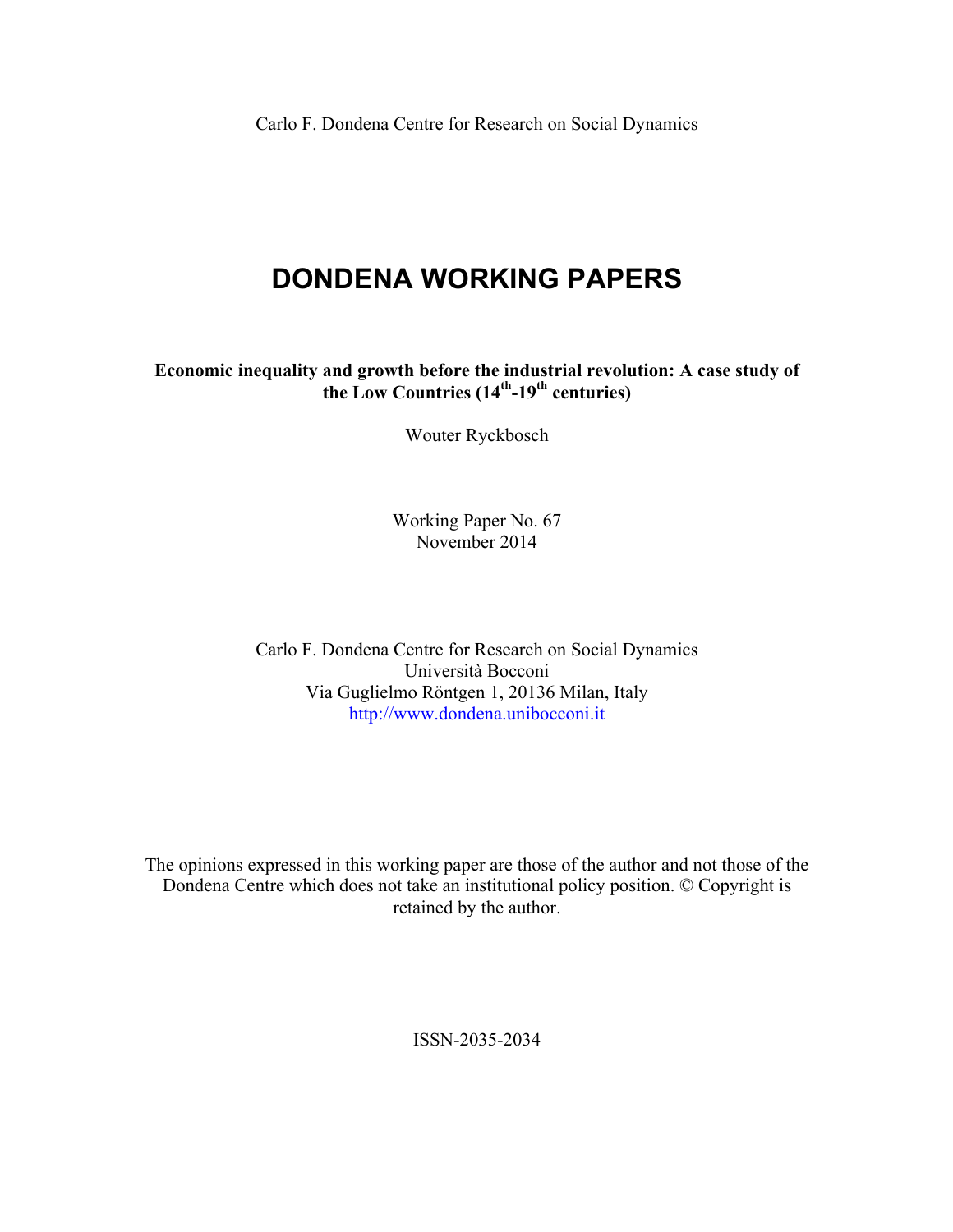# **Economic inequality and growth before the industrial revolution: A case study of the Low Countries (14th-19th centuries)**

*Wouter Ryckbosch Fund for Scientific Research Flanders, University of Antwerp, Belgium Wouter.ryckbosch@uantwerpen.be*

#### **Abstract**

This paper studies a collection of data on economic inequality in fifteen towns in the Southern and Northern Low Countries from the late Middle Ages until the end of the nineteenth century. By using a single and consistent source type and adopting a uniform methodology, it is possible to study levels of urban economic inequality across time and place comparatively. The results indicate a clear growth in economic inequality in the two centuries prior to the industrial revolution and the onset of sustained economic growth per capita. The general occurrence of this rise throughout regions with dissimilar economic trajectories contradicts the existence of a straightforward trade-off between growth and inequality as conjectured by Simon Kuznets (1955). Instead, the results presented lend support to the 'classical' economists' explanation of inequality as the consequence of a changing functional distribution of income favouring capital over labour in the long run.

**Keywords:** Income Inequality, Pre-Industrial, Economic Growth, super Kuznets curve. **JEL classification:** D310, D330, N330, N930, O110.

#### **1. Inequality in history**

The growth of income inequality in many countries of the Western world over the last thirty years—aggravated by the financial and economic crisis of 2007–2008, and widely popularised by the 99% slogan of the Occupy movement—has significantly bolstered the centrality of inequality to debates in economics, social sciences, and policy making (recent overviews in Wilkinson & Pickett 2009, Milanovic 2011, Stiglitz 2012, Piketty 2013). Nevertheless, inequality's somewhat unexpected return to public consciousness and research agendas has confronted social scientists and policymakers alike with the finding that most knowledge of its fundamental causes and effects is still limited and often highly contested. As a result, some economists have turned to the past for more insight into the underlying logic of inequality movements through time. In particular, the long-term relationship between inequality and modern economic growth has been central to much historical investigation. This strand of economic history has essentially devoted itself to resolving the question of whether the so-called 'great levelling' of inequality during the second half of the twentieth century was, in fact, a peculiar exception to a long-standing economic rule.

The current paper addresses the issue of the relationship between inequality and growth for the long formative period of Western, capitalist economies. It aims to determine the extent to which pre-industrial levels of inequality were affected by economic and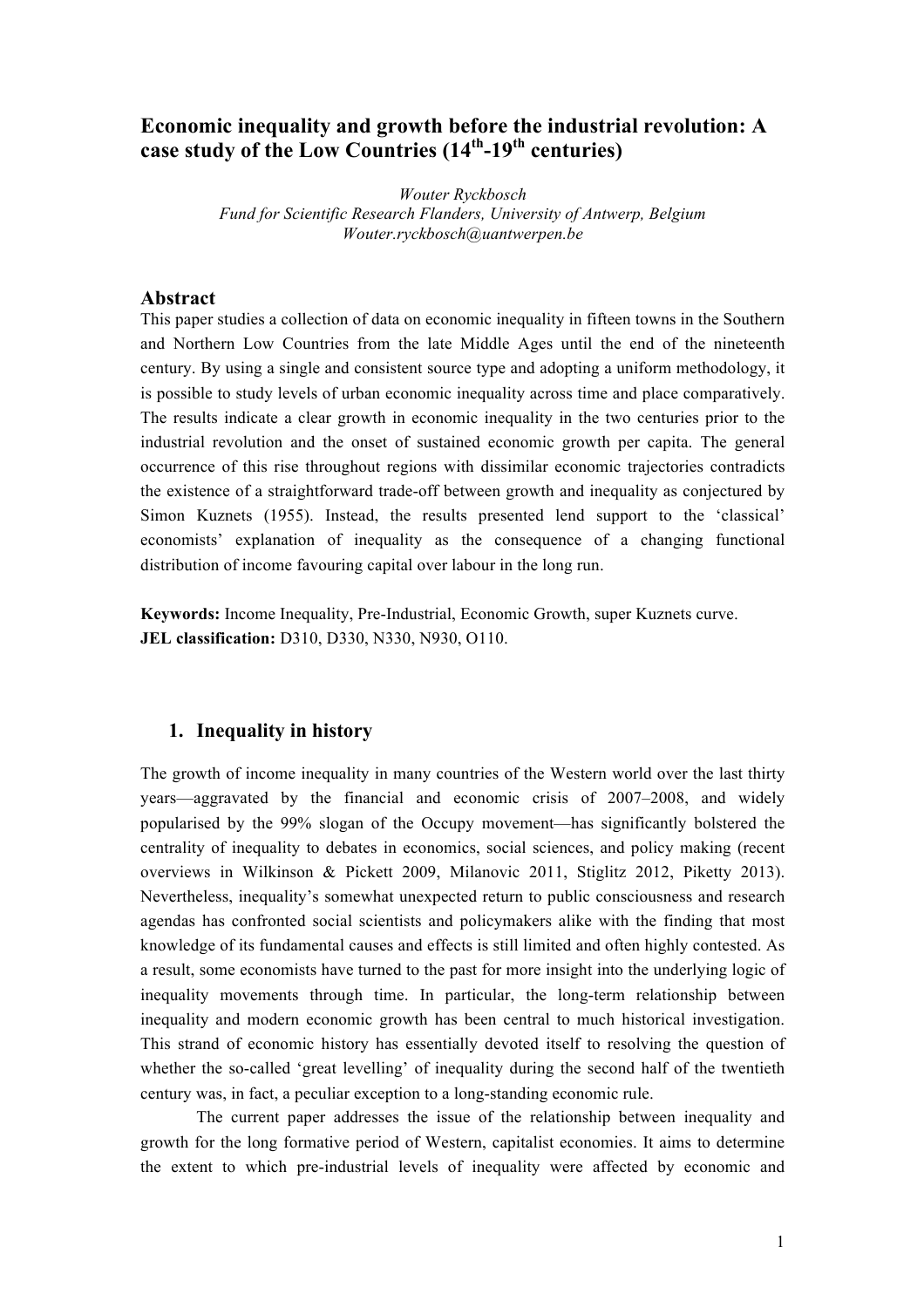demographic growth, and by the long-term emergence of a capitalist economy. Given the scarcity of sources that allow for the reconstruction of income and wealth inequality at any point in time before the twentieth century, empirical studies on changes in inequality during this period are relatively thin on the ground (Van Zanden 1995; Alfani 2010; Milanovic, Lindert et al. 2011; Santiago-Caballero 2011; Hanus 2013; Alfani 2014). This empirical scarcity has allowed two different models of the relationship between income inequality and 'economic modernity' (i.e., the high standard of living, sustained economic growth per capita, and technological progress in industrial production that have characterised 'Western' economies since the 1800s) to persistently co-exist as largely rival interpretations of the fundamental transitions in European social and economic history. One has interpreted historical inequality primarily as a temporary result of economic growth, while the other has emphasised the secular growth of inequality as a result of structural social and political change.

The current paper aims to test the applicability of these explanatory models on the development of income inequality in the Low Countries between the fourteenth and nineteenth centuries. Among the regions with the highest levels of economic performance and urbanization in Europe throughout the entire period studied, yet with large regional contrasts within its boundaries, the Low Countries offers an ideal test case for exploring the relationship between growth and inequality (Gelderblom & Jonker 2014).

The first section of the article presents the theoretical and explanatory background of the existing historiography on pre-industrial levels of inequality and connects these to the principal strands of economic theory on the subject. In the second section the source material is introduced, as well as the methodology with which it has been approached. In the third section the main results are presented, while the fourth and final section offers a new interpretative framework based on quantitative and qualitative research methods.

#### **1.1. Inequality as a consequence of growth**

The most systematic and influential modelling of the relationship between economic growth and inequality was presented first by Simon Kuznets in his 1954 presidential address to the American Economic Association (Kuznets 1955). Based on cross-sectional data on the level of inequality in countries at different stages of their economic development, Kuznets proposed an association between growth and inequality in the shape of an inverted U-curve. According to this association, modern economic growth was positively correlated with rising levels of inequality during its take-off phase, as a growing share of the population gradually shifted from economic sectors with low productivity and income (e.g., agriculture) towards sectors with higher productivity (e.g., industry). When Western economies eventually settled again at a new, higher equilibrium with higher productivity levels—around World War I inequality set upon a prolonged decline during much of the remainder of the twentieth century.

This relationship between economic growth and inequality—rising during take-off and diminishing with economic maturity—has since served as a guiding hypothesis for the majority of (historical) research on the topic. The empirical work by Peter Lindert and Jeffrey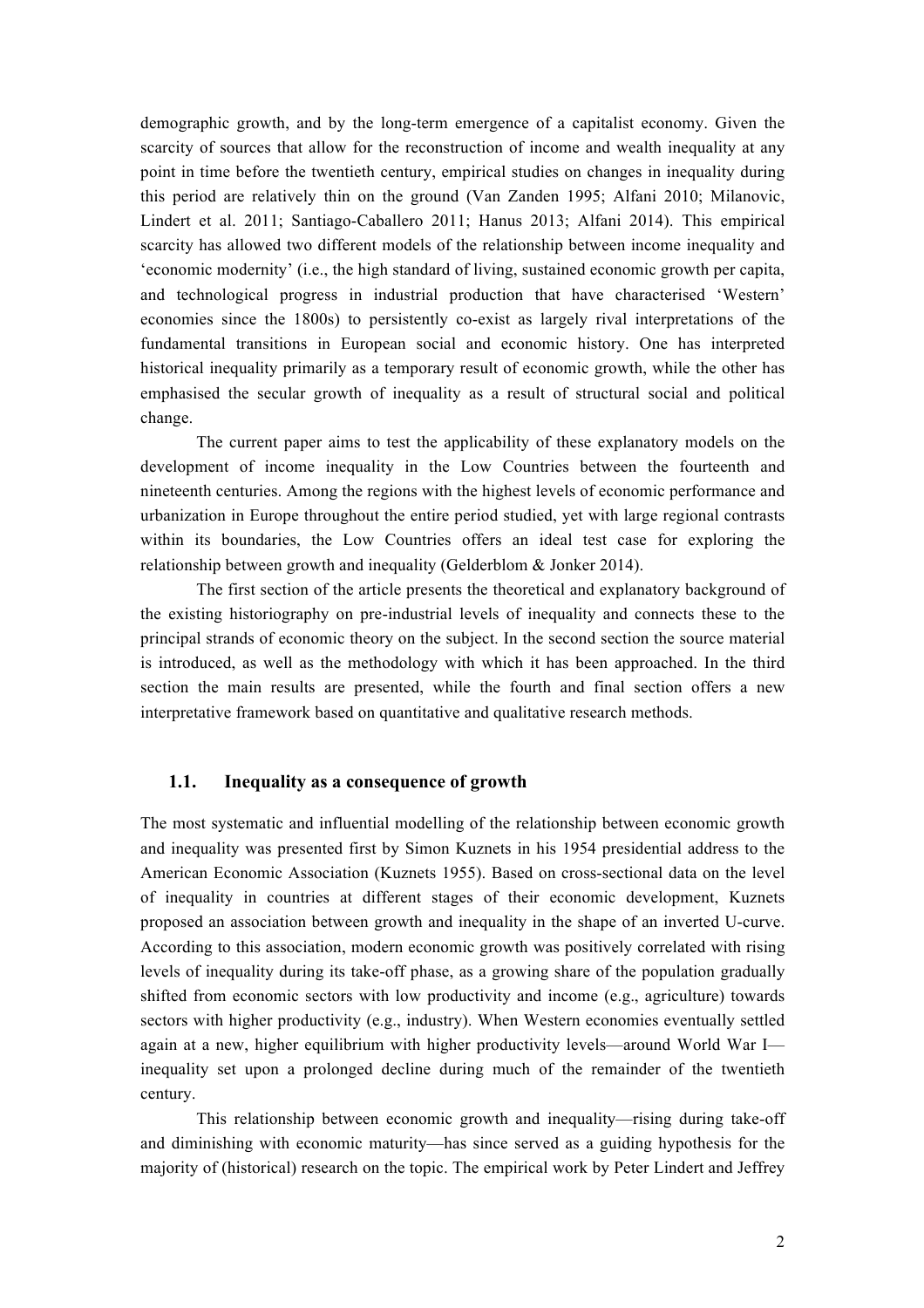Williamson has shown that in both Britain and the United States (although with different timing) income inequality rose during the initial stages of the industrial revolution—and possibly even before that, although at a slower pace (Lindert & Williamson 1976, Williamson & Lindert 1980, Lindert & Williamson 1982, Lindert & Williamson 1983, Lindert 2000). This basically refuted the earlier findings by Lee Soltow, who had asserted that there was no long-term change in inequality before the twentieth century (Soltow 1968, Soltow 1989). Lindert and Williamson found evidence for their early inequality 'upswing' in the imputation of inequality levels from 'social tables' detailing the average income levels of different social groups as estimated by contemporary observers, which they combined with data on earnings differentials and inequality of housing values for the eighteenth and nineteenth centuries. The general model they invoked in order to explain this growth of inequality focused upon the effects of two underlying processes associated with early industrialization: unbalanced technological change (causing growing income differentials between different economic sectors, and driving up the skill premium for human capital), and demographic growth (causing the wage-profit ratio to rise as a result of increasing labour abundance) (Kaelble & Thomas 1991).

Although few other studies have been able to gather as much empirical evidence in support of the early upswing as Lindert's and Williamson's, the same inequality pattern and mechanisms at work have also been confirmed for countries other than Britain and the United States, including Sweden and Prussia (Morrison 2000). In a recent paper surveying the inequality estimates from 'social tables' around the world gathered by Milanovic, and Lindert and Williamson, Jorgen Modalsli has even argued for a general confirmation of the Kuznets upswing among modernising economies through world history (Milanovic, Lindert et al. 2007; Milanovic, Lindert et al. 2011; Modalsli 2011).

In only partial agreement with this association of modern economic growth with rising inequality there has been Jan Luiten Van Zanden. He has demonstrated how inequality in Holland rose during phases of economic growth well before the take-off of industrialisation, but how this was directly associated with early modern spells of economic growth as well (Van den Berg & Van Zanden 1993, Van Zanden 1995, Soltow & Van Zanden 1998). Moreover, the growing skill premium on the salaries of educated professionals evident throughout the period under scrutiny suggested the validity of an explanatory model similar to that invoked by Lindert and Williamson: the unbalanced distribution of the fruits of early economic growth as a result of differentials in human capital and skills. Yet the model favoured by Van Zanden differs from Lindert's and Williamson's in its primary focus upon the functional distribution of income. According to Van Zanden, the main dynamic of growing inequality resulted from the falling factor price of labour (i.e., declining real wages) and the rising price of capital during economic expansion in merchant capitalism (Van Zanden 1995, Soltow & Van Zanden 1998). The result was a 'super Kuznets curve' tracing growing inequality as a result of the declining price of labour during 'early modern' economic growth, and reversing only when 'modern' economic growth became associated with the disappearance of excess labour supplies in the nineteenth and twentieth centuries.

These attempts to model the historical relationship between growth and inequality in economic history have had two enduring consequences. First and foremost, the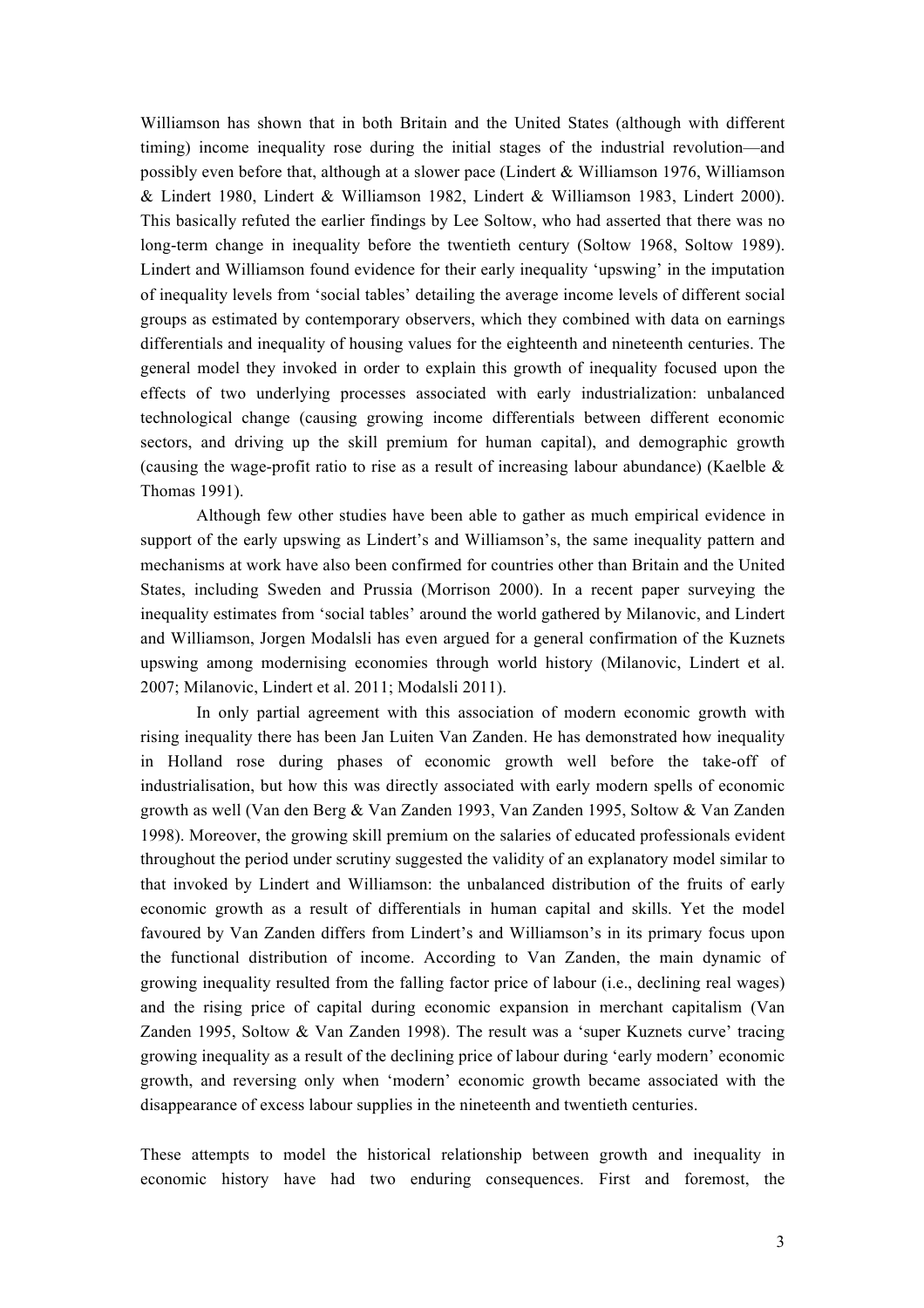aforementioned studies have in common a strong focus on the experience of growth. By attributing the growth of inequality to the processes inherent in early industrialization (Lindert and Williamson) or mercantile-capitalist expansion (Van Zanden), these studies have largely ignored the dynamics of pre-modern inequality outside of the context of growth, as well as the influence of extra-economic processes on levels of inequality.<sup>1</sup> Since both early industrialising England and seventeenth-century Holland were exceptional in the economic growth they attained, these explanatory models implicitly seem to assume a low and stable level of inequality to have prevailed in the less dynamic economies of early modern Europe. A second important conclusion common to this approach has been the temporary character of historical rises in inequality. Most explicitly this is the case in the model of Lindert and Williamson, who argue that growth in inequality is linked only to a transitory stage of growth, and is therefore not a structural feature of the 'early modern' or 'modern' economy as such. In this assumption the literature on the historical validity and roots of the Kuznets curve differs markedly from the alternative 'classical' approaches to inequality.

#### **1.2. 'Classical' interpretations of inequality in the long run**

In the dominant nineteenth-century theories of political economy, such as David Ricardo's theory of distribution, Adam Smith's factor price model, and Karl Marx's laws of capitalist accumulation, explaining changes in inequality was an integral component of their macroeconomic models. In these 'classical' models inequality was primarily determined by the price of the principal factors of production: land, labour, and capital (or just labour and capital in the case of Marx). Although the opinions of Marx and Smith on how the division of labour and the capitalist expansion resulting thereof would eventually affect the respective factor shares of labour and capital were fundamentally opposed, they did agree on the fact that the level of inequality within a given economy is determined by the price of labour relative to capital, and by the initial endowments of these two factors of production (i.e., who owns capital, who has only labour to sell).

Not only were growing or declining levels of inequality a more structural feature of capitalist expansion in such classical, macro-economic models, but the emphasis upon the price of production factors inevitably directed attention towards their initial endowments within society. For Smith, Ricardo, and Marx factor endowments presented themselves as external to the laws of economic growth, determined as they were by historical processes of political or otherwise extra-economic developments. Most influentially, for instance, Marx saw initial factor endowments as the result of the gradual process of dispossessing the working class from their means of production through diverse political processes of proletarianization (most famously the English 'enclosures'). In contrast, from the *marginalist revolution* of the late nineteenth century onwards, (neo-classical) economics has focused primarily on the personal distribution of income, thereby excluding distinctly historical and

<sup>&</sup>lt;sup>1</sup> To be sure, this has been noted repeatedly by Peter Lindert in later publications, in which he calls for a deeper understanding of inequality changes beyond the Kuznets curve. An important exception is also presented by the recent, long-term work of Guido Alfani on Italy, which does not follow this pattern: Alfani 2010; Alfani 2014.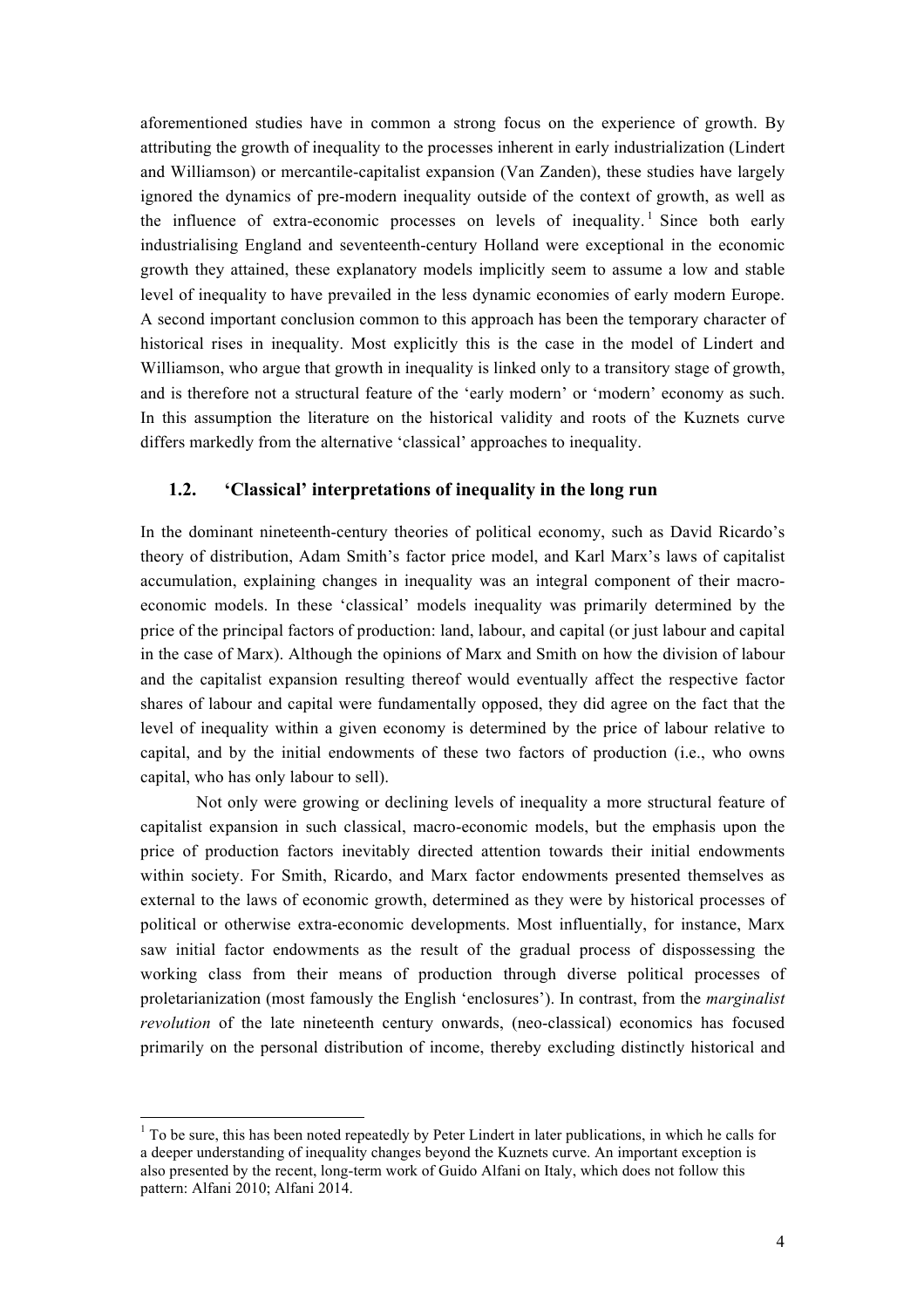political contributions to initial starting positions as explanatory parameters in analyses of changes in inequality.

As a result, in much of pre-industrial economic history concerned with the issue of inequality, only (neo-)marxist studies have retained considerable attention for the functional distribution of income and the initial endowment of factors of production throughout twentieth-century historiography. Most famously, for instance, the sociologist Charles Tilly examined how the proletarian population in continental Europe grew continuously throughout the early modern period (Tilly 1984). Social and economic historians such as Keith Wrightson, Christopher Friedrichs, Bas Van Bavel, Catharina Lis, and Hugo Soly have drawn upon this proletarianization process to account for the growing levels of economic insecurity, poverty, and inequality among the masses of early modern England, the Low Countries, and the German territories (Friedrichs 1975, Lis & Soly 1979, Wrightson & Levine 1979, Lis 1986, Wrightson 2002, Van Bavel 2010).

Unfortunately, by neglecting the question of how these changes in the functional distribution of income influenced the personal distribution of income, this historiography has largely failed to connect to the findings of economic historians of the nineteenth and twentieth centuries. In light of the current study of inequality in the Low Countries, it is quite exemplary of this failure that the huge, concerted effort to unveil the 'class structure' of the Southern Netherlands at the eve of the French Revolution, undertaken during the 1970s and 1980s, hardly left any mark at all on the social and economic historiography of the period (for instance De Belder 1974, an overview in Vanhaute 1999). Even before the project had been completed, most historians had lost interest in the rather sterile projection of nineteenthcentury stratification terminology upon urban societies whose sheer social complexity seemed to resist such straightforward classifications.

#### **1.3. Recent developments in economics**

Recent trends in how today's rising levels of inequality are approached in economics again lead towards a closer re-integration of the 'classical' interest in the functional distribution of income with the 'neo-classical' focus on the personal distribution of income. Thomas Piketty has led the effort to gather data on the long-run evolution of top 1% income shares in a large number of countries, and has identified in these a general U-shaped pattern of declining and then rising inequality over the course of the twentieth century (Piketty, Postel-Vinay et al. 2006; Atkinson, Piketty et al. 2011; Piketty 2013). Importantly, the drastic decline in inequality from the second quarter of the twentieth century onwards has drawn attention to the importance of *wealth shocks* in reversing an upward inequality trend. The impact of the large-scale destruction of wealth among the top 1% incomes during World War I and World War II, as well as the effects of a new political consensus for redistribution (for instance, through inheritance taxes) in its aftermath, have again refocused attention upon the share of capital in income, and on the political ways in which its initial endowments came about, as two fundamental determinants of inequality changes.

This re-valuation of the importance of the functional distribution of income in affecting the personal distribution of income offers new opportunities and challenges for economic historians of the pre-industrial period. If changes in the wealth-income ratio have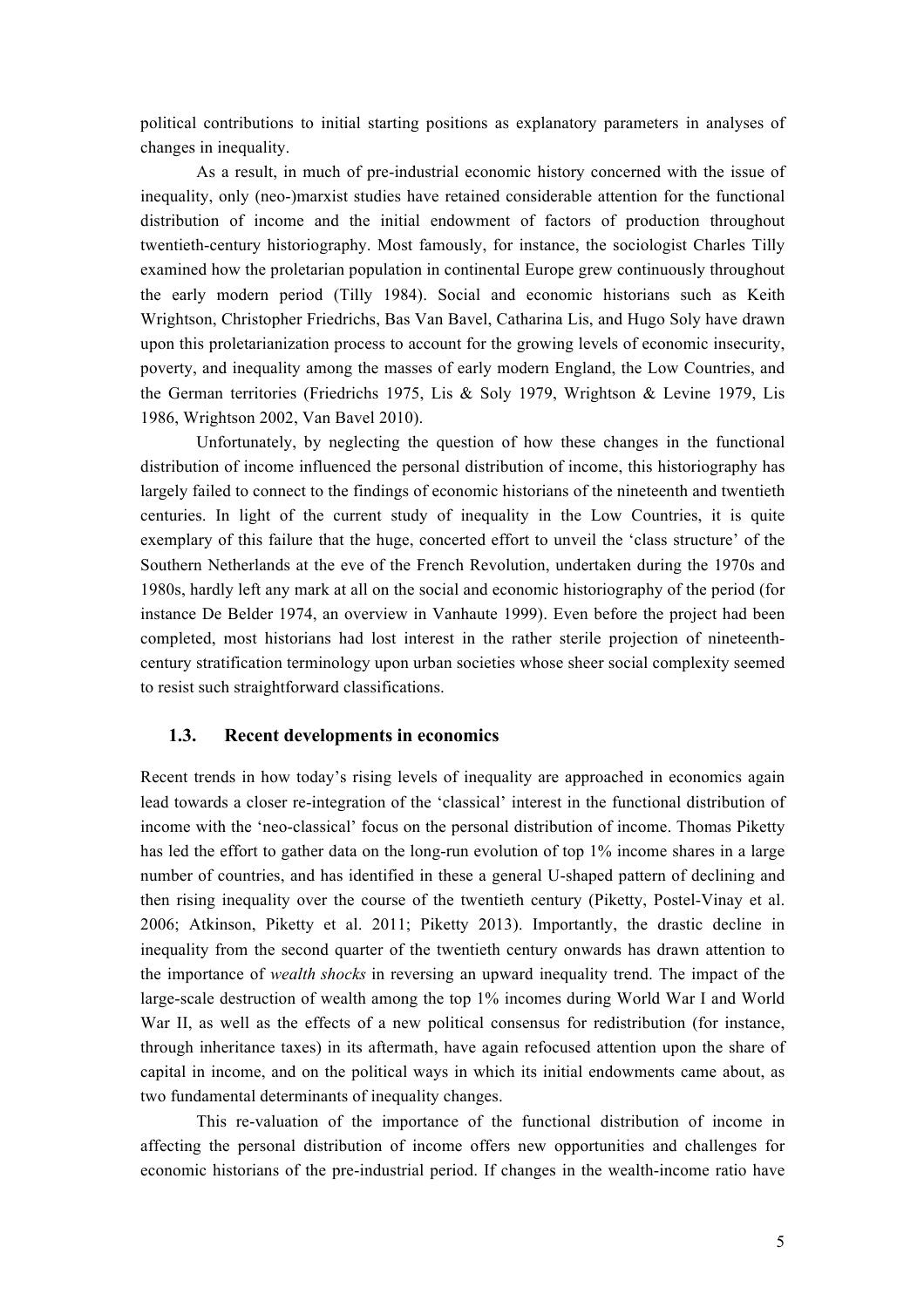indeed driven the most important developments in the overall level of *modern* inequality, then how did inequality behave during the *pre-modern* period in which the foundations of capitaldriven economic growth were laid? Or, to phrase the matter differently, was the high level of inequality in early nineteenth-century Western Europe—with which Piketty begins his analysis—a persistent feature of the pre-industrial world, or on the contrary, a more recent consequence of the formation of a capitalist economy during the preceding centuries (as Marx thought)? These new, or at least resurfacing, questions call for a general re-assessment of the issue of pre-industrial inequality, and how it corresponds (or not) to 'Kuznetsian' or classical explanatory models.

## **2. Objectives and methodology**

# **2.1. The Low Countries as a case study**

The current paper aims to add to the available evidence on inequality for the pre-industrial period by examining the distribution of the rental value of houses in seven towns in the Southern Low Countries ('Belgium') and published data on eight other towns in the Northern Low Countries ('the Netherlands') during the late medieval, early modern, and modern periods. In doing so, it hopes to provide more depth to the sketchy picture of inequality developments in the pre-industrial period, by contrasting the trends in inequality in regions with divergent economic trajectories throughout most of this era.

Already around the end of the medieval period, and through the early modern era, the Low Countries would be among the most densely populated and highly urbanized areas in Europe. During the high middle ages the core of (urban) economic development was situated in the Southern provinces, particularly in the centres of urban textile (woollens) production such as Ghent, and in the main commercial hub for long-distance trade: Bruges (Murray 2005, Blockmans 2010). Around the end of the fifteenth century, political strife and geographic vagaries relocated the dominant commercial (and to a lesser extent industrial) activities northwards towards Antwerp and its surroundings (a recent interpretation of this relocation is available in Gelderblom 2013). During the first half of the sixteenth century Antwerp would become the principal hub for trade in North-Western Europe, serving as a staple market for English textiles and Portuguese spices, but also stimulating industrial production within its own walls and hinterlands (Van Der Wee 1963). After the closure of the Scheldt, following the Spanish re-possession of Antwerp in 1585 during the Eighty-Year War, the focal point of international trade routes would shift northwards again, this time towards Amsterdam and the rest of the Maritime Dutch provinces. In the Southern Low Countries this would mark the end of a period of economic and urban growth, although a successful economic reconversion (towards regional trade in the case of Flanders; and highquality luxury goods in the case of Brabant) would postpone a deeper process of secular economic decline until the second half of the seventeenth century.

Nevertheless, from the end of the sixteenth century onwards, a pronounced contrast in the economic fortunes of the Northern and Southern Low Countries emerged. Whereas in the latter region the weight of rural proto-industry (linen) grew and urban production figures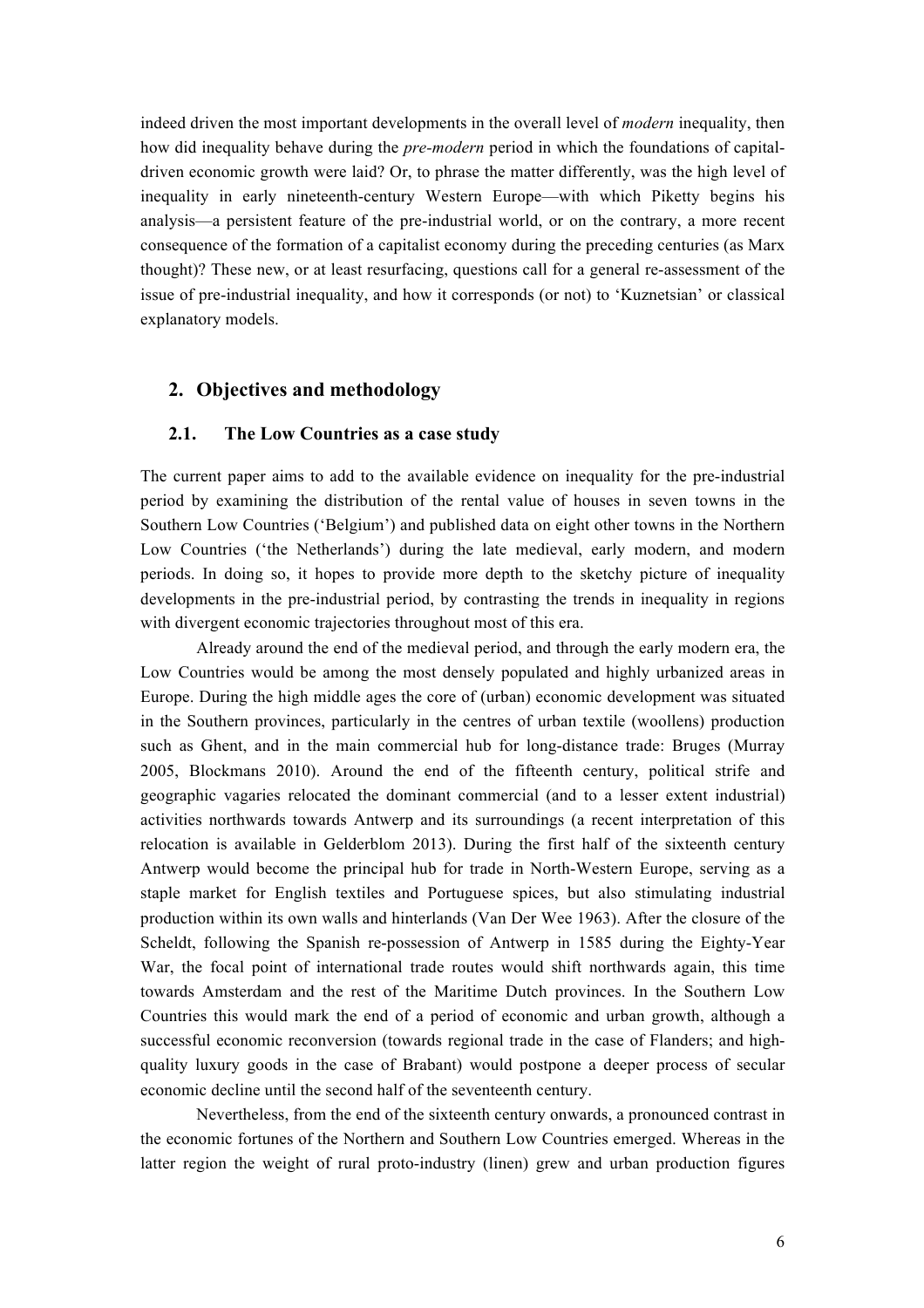slowly dwindled, the towns in Holland were increasingly connected to new avenues of international trade (as in Amsterdam) and further expanded their industrial textile production (as in Leiden or Alkmaar) (De Vries & Van Der Woude 1997, Emmer & Gommans 2012). Economic fortunes would reverse for both regions again during the eighteenth century. In Holland the economy would stagnate at a high level of living standard, and remain relatively unchanged until its late industrialization around the end of the nineteenth century (Mokyr 1976). Yet in the Southern Low Countries, a new phase of rapid demographic growth from the middle of the eighteenth century went hand-in-hand with commercial expansion, retail growth, and modest forms of labour concentration in the form of (non-mechanised) workshops (*manufactures*) based on considerable numbers of wage labourers (Dejongh & Segers 2001). Proper industrialization would start only from the beginning of the nineteenth century in Ghent and Aalst, and approximately two or three decades later in Bruges and Kortrijk. As Flanders was among the earliest industrializing areas on the Continent, the contrast with Holland—which was among the latest—is again particularly clear.



**Map 1. The Low Countries in the early modern period**

Note: The white area represents the Low Countries; the horizontal line in the middle represents the border between the Northern and Southern Netherlands (end of sixteenth century); the three principal provinces (to which the case studies presented here pertain) are shown in grey.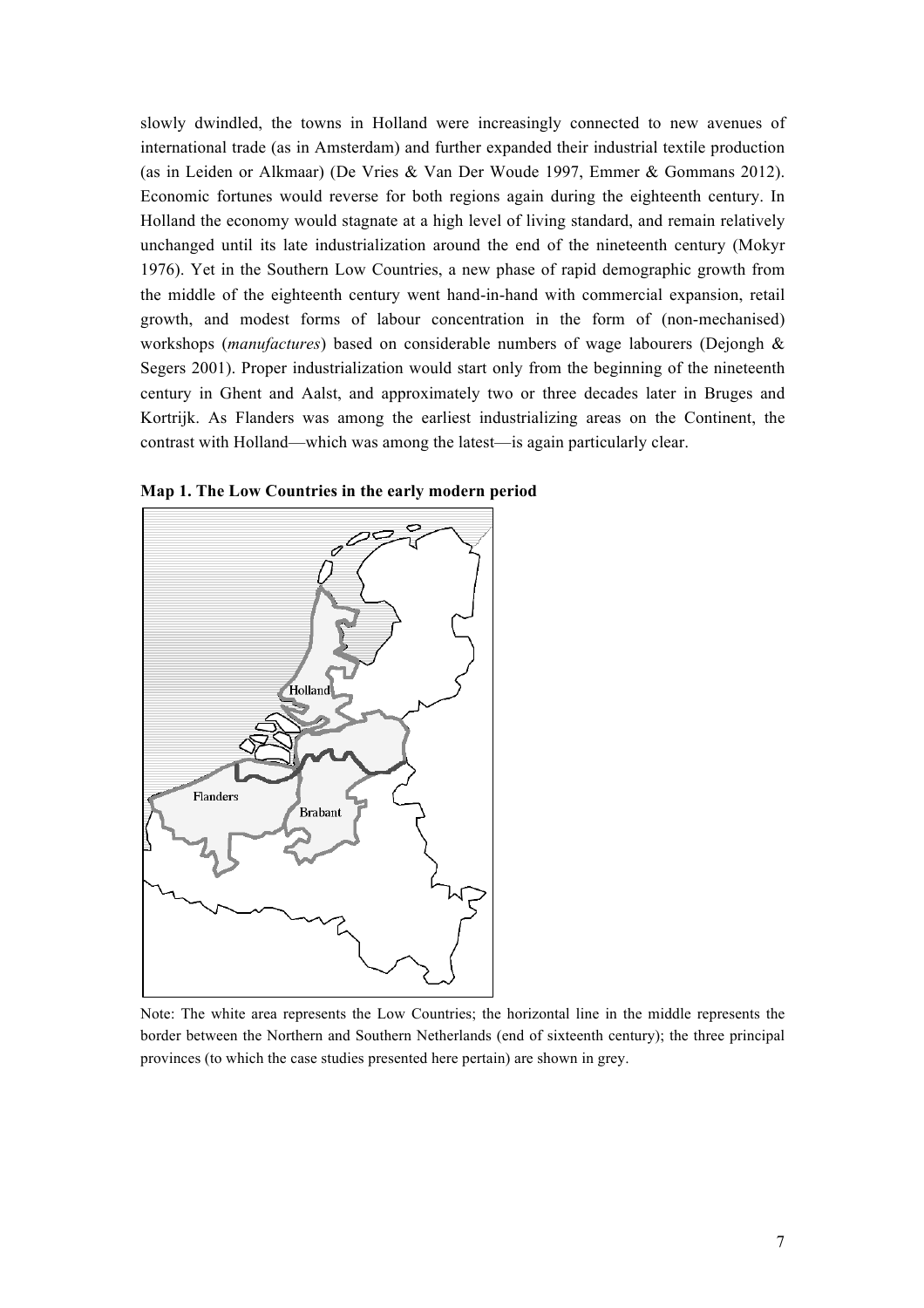## **2.2. The sources**

#### *A critique of recent methodological approaches*

This paper examines the changes in the personal distribution of income between the fourteenth and nineteenth centuries for a total of twelve urban case studies in the Southern and Northern Low Countries. In explaining the long-term changes established, particular attention will be paid to the applicability of a 'Kuznetsian' relationship between inequality and economic growth, and shifts in the underlying functional distribution of income. By contrasting long-term inequality patterns in the economically stagnant region of the Southern Low Countries with those in the growing economy of the Northern Low Countries (especially Holland), the paper will argue that the neo-classical approach to inequality holds little explanatory value for the pre-industrial period. The focus of neo-classical theories of inequality on the effects of imbalanced economic or technological growth cannot sufficiently explain the patterns of change in inequality before the industrial revolution. By contrast, classical macro-economic approaches considering both the structural effects of capitalist expansion on inequality, as well as the prior political and extra-economic processes that shaped the initial factor endowments of capital, land, and labour, seem more apt for explaining the long-term rise of inequality from the late medieval times until the end of the nineteenth century.

In order to obtain a better understanding of the changes in economic inequality in the Low Countries over a long time period, preference has been given to archival sources that are readily comparable across time and space. Fiscal sources assessing the rental value of houses in late medieval and early modern towns in the Low Countries offer precisely such an opportunity. In relying on extensive fiscal source material, this study goes against a recent historiographical current that has added ambitious new evidence on pre-industrial inequality based on a relatively small archival foundation.

The most fruitful of those advances in the research on pre-industrial economic inequality has been built upon the creative use of so-called 'social tables.' Based on a quantitative appraisal of 28 such social tables—contemporary estimates of the existing social classes in a given society, with estimates of their corresponding sizes and average incomes— Milanovic, Lindert, and Williamson have traced general inequality patterns in case studies as diverse as the Roman Empire in 14 AD and British India in 1947 (Milanovic, Lindert et al. 2011). Although they do not directly confront the relationship between economic growth and inequality, Milanovic et al. firmly deny the existence of any clear diachronic trend in inequality from the pre-industrial era until the present day: *"the variance of inequality among countries then and now is similar, and this variance is much greater than any difference in average inequality between them then and now."* On the other hand, by introducing the concept of the *'inequality extraction ratio'*, which essentially considers inequality relative to the level of average income, they nevertheless conclude that in growing economies the extraction ratio declines (while measured inequality may actually increase), whereas it rises in declining economies. By changing the assumptions regarding the way in which social tables reflect economic inequality, Modalsli has recently re-interpreted the data used by Milanovic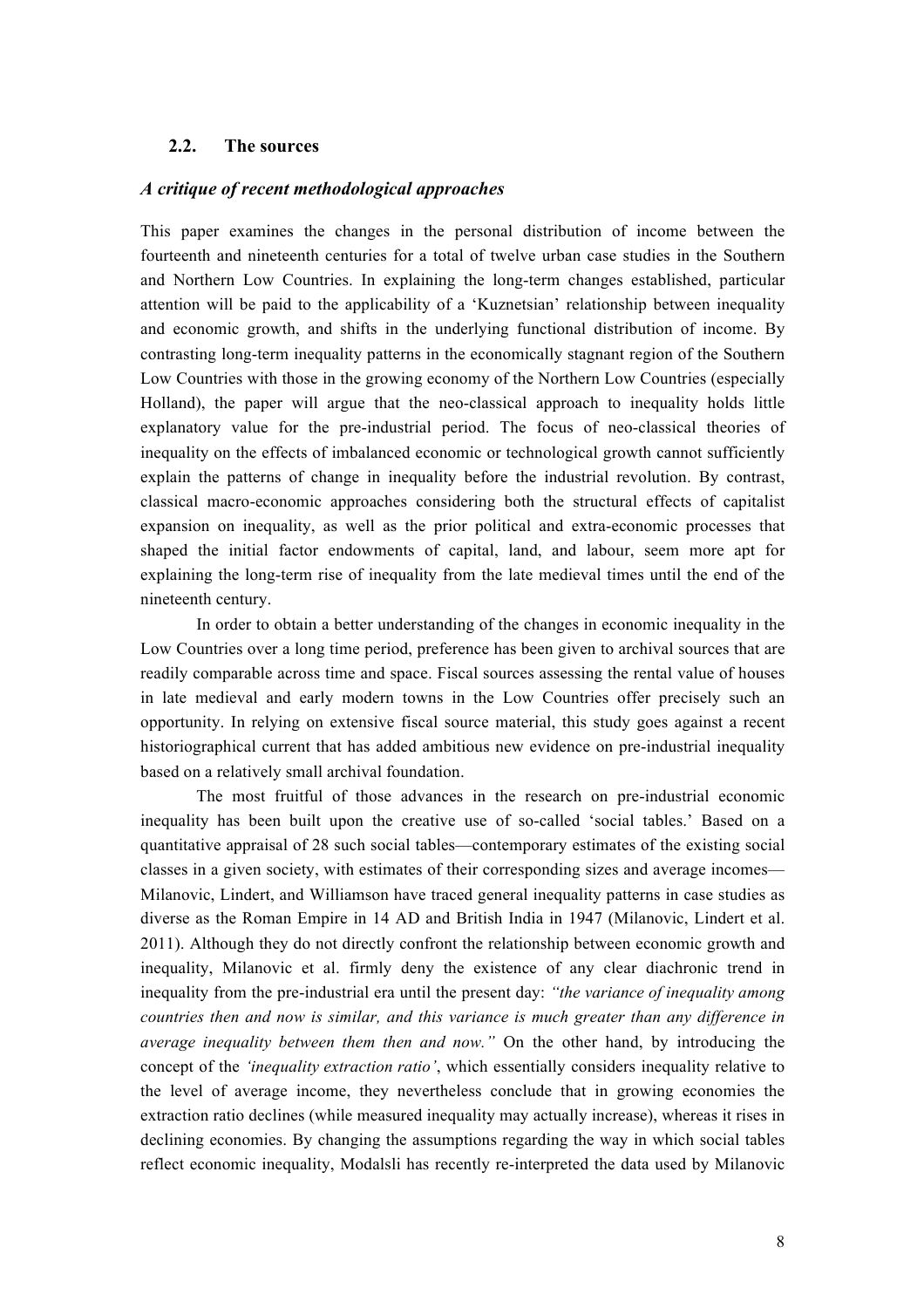et al., and has taken the relationship between economic growth and inequality as its main point of focus (Modalsli 2011). According to his findings, there was indeed a positive relationship between both, implying greater inequality in countries with higher economic GDP/capita (in the pre-industrial period), and demonstrating a clear upswing in inequality prior to the industrial revolution.

However, there are certain issues with the data used by Milanovic et al. and Modalsli that could cast doubts over their suitability in supporting the Kuznets/Van Zanden thesis of an upswing in inequality associated with economic growth. Foremost among these is the fundamental assumption that between-group inequality among the various social groups listed by the contemporary authors of such social tables is always greater than the within-group inequality of each of these groups themselves. After all, according to Milanovic et al., *"their interest [of these authors] was in the salient income cleavages they observed around them"* (Milanovic, Lindert et al. 2011)*,* or as Modalsli put it, if within-group dispersion was really bigger [than between-group inequality], then *"the compiler of the table would not have chosen the groups in this way, as they do not add to the 'structuring' of information about the society"* (Modalsli 2011). Yet accepting this assumption—which is required in order to render the inequality calculations reliable—is not as straightforward as it might initially appear.

The most obvious social stratifications devised by contemporary observers in medieval or early modern societies were not necessarily (or usually) motivated by the same concern for *economic* inequality as economists of the twenty-first century usually entertain. Social categories and stratifications in pre-modern times could very well derive their significance to contemporary writers from extra-economic schemes, functions, and classifications. This is obviously the case for such social groups as the nobility, the upper and lower gentry, peers, the army, clergymen, public office-holders, or even artisans—all of which occur frequently in the pre-industrial social tables used by Milanovic et al. Presumably these groups derived meaning as specific social categories not primarily through their economic function or position within society, but because of their extra-economic political, social, cultural, military, or specifically feudal significance (Mousnier 1969). In Max Weber's famous terminology, these would first and foremost be considered status groups—and can only, and at best, secondarily be seen as distinct economic categories (Weber 1978). To assume that these groups should have made economic sense in the same way that economic groups in today's class-based society do to twenty-first-century economists, therefore seems doubtful.

Confounding social, cultural, and political groups with economic classes runs the risk of projecting our own notions of economic inequality backwards upon unequal relations of a highly different nature. We then threaten to obscure, rather than illuminate, what little we know about the timing of changes in pre-industrial inequality. Indeed, most pre-industrial societies were highly unequal—but not necessarily in the strictly economic, market-based sense meant by economists today. If it is the history in the *longue durée* of this—economic inequality—that we are interested, then the stratifications built by contemporaries are rarely an ideal starting point, since the understandings of inequality they reflect are very different from today's.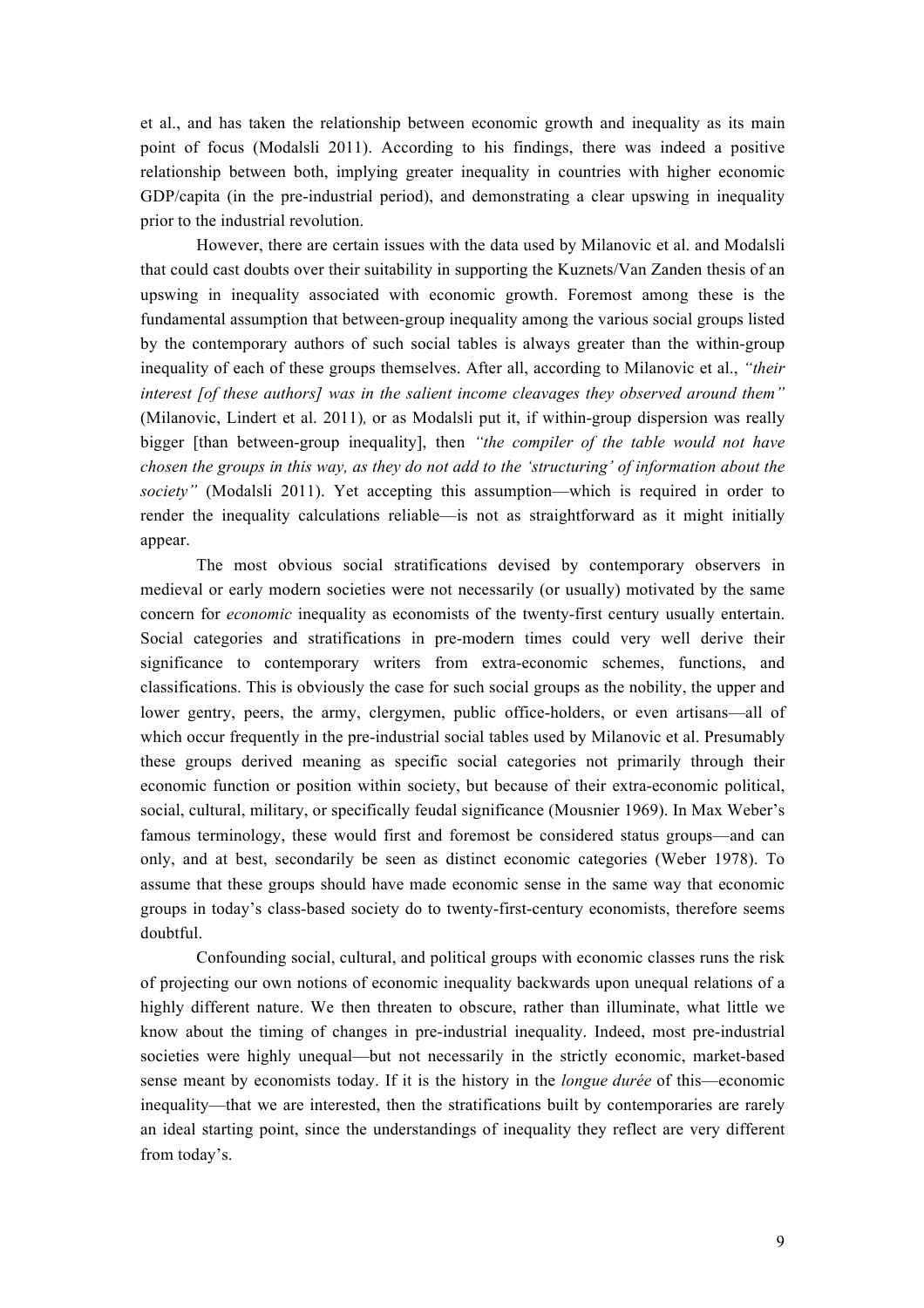This is not just an abstract, theoretical observation, but also an empirical one. When looking at the composition of economic inequality in sixteenth-century Bruges for instance, it becomes clear that the aforementioned assumption of Milanovic et al. does not always hold. For Bruges in 1583 we have not only the individual tax contributions at our disposal that we will use for the reconstruction of inequality throughout this article, but also a positioning of these individuals in four general social categories: the poor, the urban commoners, the professions and public office-holders, and the nobility. When using these categories (arguably the four most common 'social' groups of the time) to decompose the Theil coefficient of inequality, only 9% of the total level of urban inequality can be explained by between-group inequality, while the remaining  $91\%$  is caused by within-group inequality.<sup>2</sup> A similar observation with regard to the high levels of within-group inequality in social groups has been made for Italy (Alfani 2010, 542).

For the general purpose of reconstructing a first glimpse of general and even global patterns of inequality during the last two millennia, this is less of a problem than when the goal is to closely track changes over time within a single region and relate them to contemporaneous economic and social shifts. For these reasons, I believe it would be prudent not to draw any firm conclusions about the relationship between pre-industrial economic growth and inequality before we have a) more diachronic data that allow for an actual reconstruction of changes in inequality over time in the same place, and b) datasets that are more clearly comparable across time and space—preferably by making use of a single proxy for income inequality.

#### *An alternative: cadastral surveys*

Since direct income taxes are a relatively rare find for the pre-industrial period (and when available they often cover only a limited fraction of the population), such sources do not often allow a sufficiently broad reconstruction of changes over time. Information on wealth holdings, on the other hand, is easier to come by in some European regions, especially in the South (Herlihy 1973; Herlihy & Klapisch-Zuber 1985; Fynn-Paul 2005; Piketty, Postel-Vinay et al. 2006; Alfani & Barbot 2009; Alfani 2010; Van Zanden, Baten et al. 2013), but has so far proven relatively sketchy for the Low Countries (Zuijderduijn & De Moor 2012). As a result, many scholars have found it difficult to draw out long-term trends in inequality based on such disparate and often unique sources. The present article aims to overcome this problem by turning to a less ideal but more widely available and more easily comparable alternative: Fiscal sources detailing the (rental) value of houses. Throughout the late medieval and early modern period, as well as during much of the nineteenth century, the estimated value of houses was commonly used as a basis for personal taxation in cities—and thus explicitly taken as an external reflection of status and income. Today, both economists and economic historians generally agree that housing consumption is closely tied to permanent income (Hoffman, Jacks et al. 2002). This rests on the assumption that the income elasticity

<sup>&</sup>lt;sup>2</sup> For a more detailed reference to the sources and methodologies used in this calculation, see Appendix A and infra.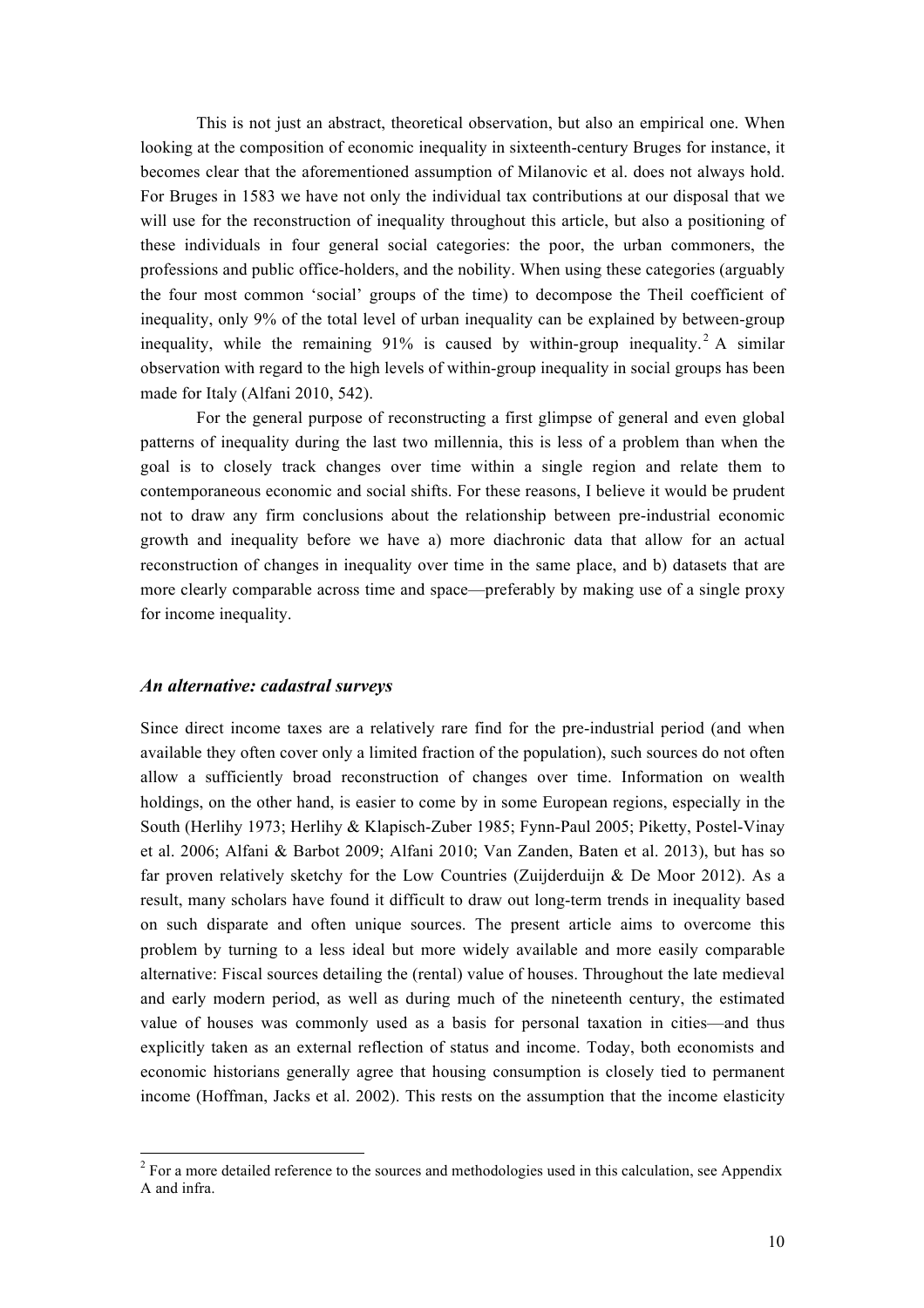of demand for housing is not only close to one, but also fixed through time (the issue was discussed at length by Williamson 1985 and Feinstein 1988).<sup>3</sup>

Nevertheless, some caveats in using these sources to produce reconstructions of economic inequality are in order. First of all, Engel effects generally cause the proportion of the budget spent on housing to decline with income, so that inequality estimates based on rental housing values are biased downwards, almost certainly underestimating the level of income inequality found when using these sources. A second caveat is that changes in the housing market could have an adverse effect on the level of inequality reflected in measurements based on the house rental value, without accurately reflecting changes in the income distribution. Periods of higher demographic pressure in the lower regions of the house rental value distribution, for instance, could boost prices at the bottom of the housing market independent of any concomitant changes in (permanent) incomes (Hanus 2010). Since neither the amplitude nor the direction of this effect can be reliably predicted, there is no straightforward way to compensate for this effect. It can nevertheless be assumed that in the long run such temporary distortions were offset by a reshuffling of the housing market, so that supply and demand found a new equilibrium, and again accurately reflected proportionate income levels.

A third caveat when tracing long-term patterns in inequality over time by using rental housing values is the fact that information is available only for (heads of) households, and not for individual family members. Economic historians have recently drawn attention to the effect of different household sizes on the habitual measurements of income or wealth inequality (Hanus 2013). Since most sources providing information on socio-economic inequality take the household as their basic unit of analysis, the results are only valid in so far as inter-household inequality is the measure in which we are most interested. If, however, historical household sizes differ according to socioeconomic position, this implies that the inequality measures will be biased. And if, furthermore, demographic changes over time affected this bias differentially, the results of comparisons over time and space might be distorted as well. A careful comparison between census data and the rental values of houses for one particular eighteenth-century Netherlandish town with a fortunate archival situation (Nivelles) confirms the existence of this bias, but also reveals that any changes through time were most likely offset by the growing tendency of families to share housing facilities, so that the total number of individuals per taxed house remained more or less constant.

For all these reasons, the housing taxes available do not appear to be precisely ideal, but are by and large suitable for tracing changes in income inequality through time. A total of 58 fiscal records of housing valuations has been gathered for the purpose of this study, each detailing (almost) all dwellings in each of the towns studied (an overview in Appendix A). Local officials ordered the redaction of these sources for the purpose of obtaining a justifiable distribution of the fiscal burden. Within the urban fiscal context of the Low Countries, tax exemptions were generally rare and only applied frequently to the real estate occupied by the regular clergy, and—until the seventeenth century—some of the dwellings inhabited by the

<sup>&</sup>lt;sup>3</sup> For cities in the Low Countries, Hanus 2010 and Hanus 2013 tested the relationship between taxed house rents and income in the sixteenth century (and arrived at some important qualifications, considered in the next paragraph), while Ryckbosch 2012 tested the association between housing value and wealth in the eighteenth century.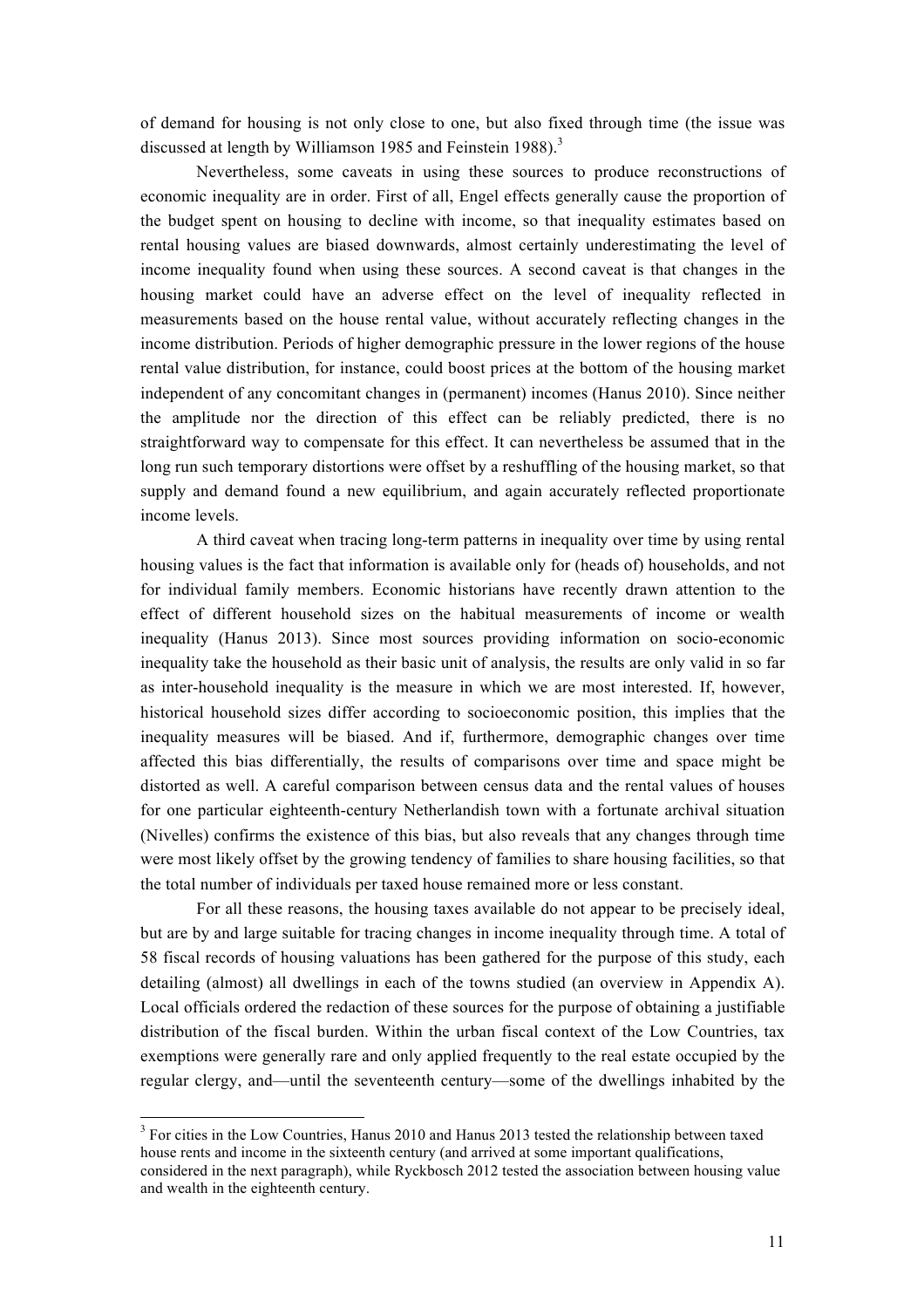higher aristocracy (Janssens, Verboven et al. 1990).<sup>4</sup> The composition of these (proto-)cadastral ledgers indicates that officials (usually clerks and land surveyors) meticulously followed clear routes through town, and, street by street, noted each house they encountered, including those that were vacant or exempted from taxes (see, for instance, the collection instructions in the ordinance issued in Brabant on November 21, 1576 (Lameere & Simon 1902–1910)).

Some of the preserved instructions and guidelines for tax collectors indicate that the value of houses was to be based on actual lease or sale contracts, but it seems unlikely that all valuations were consistently based on such written evidence—the more so since written lease contracts were not always mandatory (Deneweth 2008). An exceptionally detailed register of housing valuations in the town of Aalst, dating from 1672, lists the precise dimensions of each house (width, depth, and number of stories), along with the number and types of rooms within (kitchens, front and back rooms, bedrooms, etc.), as well as the presence of specific facilities (such as a gatehouse, baking oven, water well, workshop, or horse stables). It is quite likely that visual inspections taking into account such easily discernable and quantifiable features of dwellings formed the most common basis for the other early modern cadastral surveys as well. In the nineteenth-century surveys, houses were usually priced by referring to the known value of a limited number of 'typical' houses. Like the early modern surveys, these too were most often based on the ways in which the physical characteristics of the home reflected estimated market prices (Bigwood 1898, Hannes 1972, Verhelst 1982).

The rental values of houses recorded in the (proto-)cadastral surveys have been used to reconstruct approximate household distributions of income. Because of its widespread use, its straightforward interpretability, and its sensitivity to changes around the distribution's modus, the Gini coefficient has been chosen as the main tool for inequality measurement (Champernowne 1974, Allison 1978, Cowell 2000). Alternative inequality measurements based on the Entropy measurement family are available from the author upon request, but produce no substantially different results.

# **3. Results: a U-curve of inequality (14th-19th centuries)**

When examining the Gini coefficients for the different cities across time in a first, preliminary way (Figures 1-3), the pattern of urban inequality that emerges throughout the Low Countries between 1400 and 1900 follows what could perhaps be described as a skewed 'U-curve'—especially when taking into account the downswing in inequality in some of the individual cities apparent in Figures 2 and 3. In so far as the fragmentary nature of the data inform us, income inequality was generally higher at the start of the period under scrutiny than during the sixteenth and seventeenth centuries. More strikingly, almost everywhere inequality was much higher at the end of the nineteenth century than it had been at any point in time since the late Middle Ages. Moreover, this high degree of nineteenth-century inequality was not the result of the industrial revolution, since it was already well under way

<sup>&</sup>lt;sup>4</sup> Such exemptions for clergy and noblemen pertained only to their primary houses of residence and not to the real estate they leased out.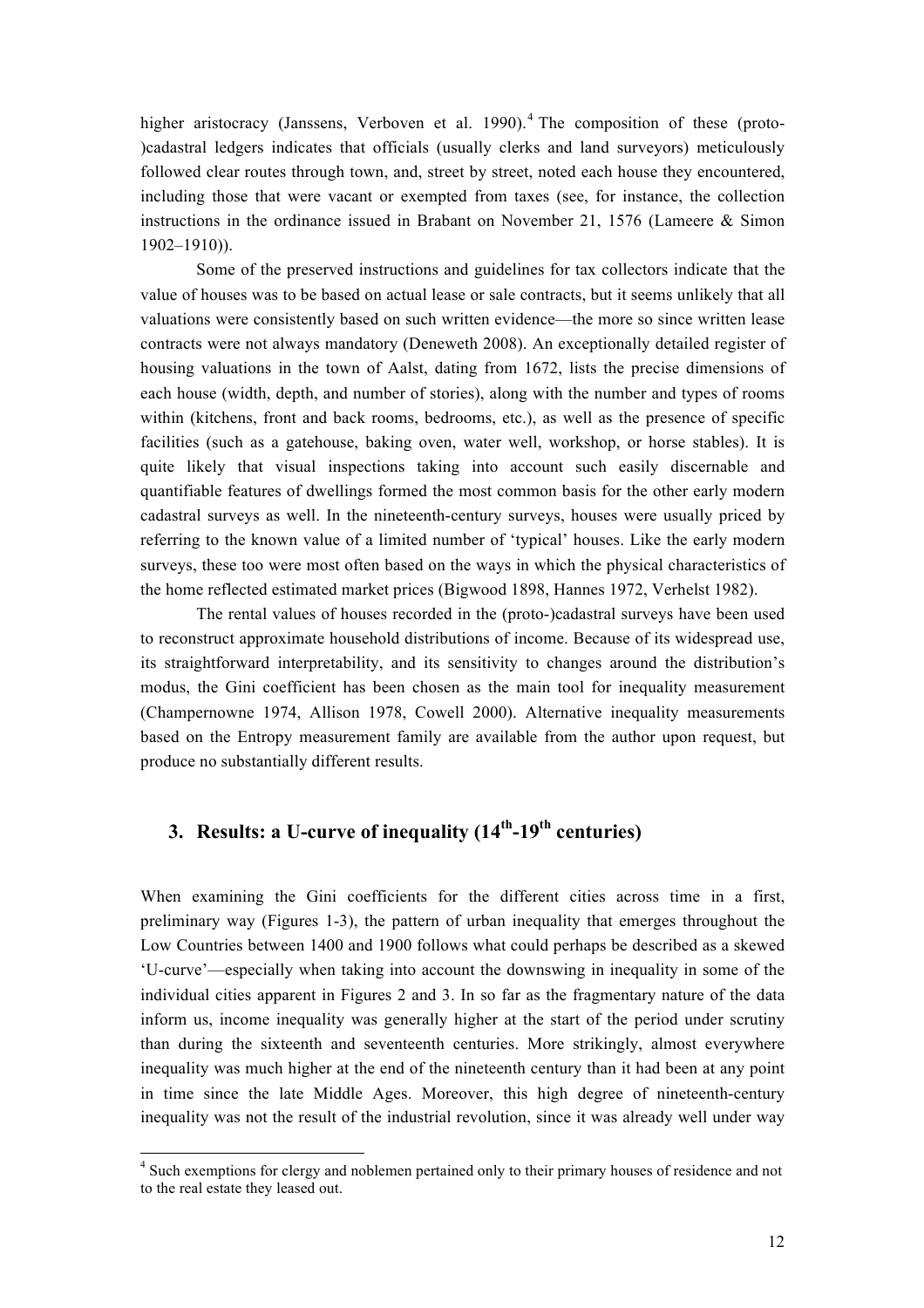for at least half a century prior to its 'take-off'. This rise spanned periods of urban commercial growth (c.1600–c.1650; c.1750–c.1850) as well as of decline (c.1550–c.1600; c.1650–c.1750). This suggests not only that inequality was not as straightforwardly connected to the industrialisation process as neo-classical models predict, but also that its association with economic growth appears to be much more ambiguous.



**Figure 1. Housing inequality at the urban level in the Low Countries, 14th-19th centuries**

Sources: See Appendix A and Van den Berg & Van Zanden 1993, Van Zanden 1995.





Sources: See Appendix A.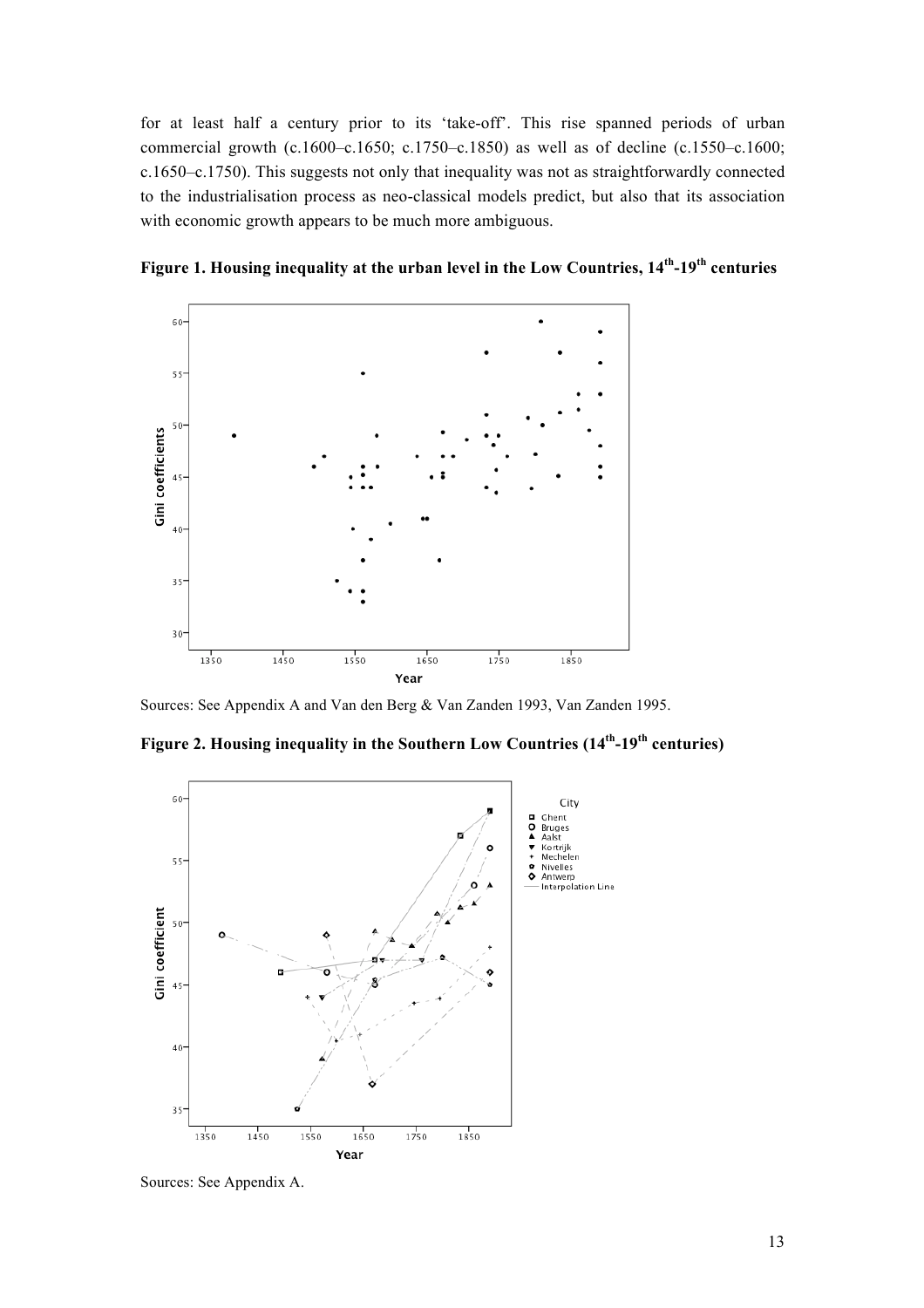**Figure 3. Housing inequality in the Northern Low Countries (15th-19th centuries)**



Sources: Van den Berg & Van Zanden 1993, Van Zanden 1995

In order to further explore these results, their interpretation has been divided into three parts. In the first segment, a simple OLS regression is introduced in order to study some of the main determinants affecting income inequality in this dataset. In the second section I compare the experience of the Northern and Southern Low Countries during the early modern period in order to explore the relationship between growth and inequality. In the final interpretative section, I examine alternative factors that could explain changes in inequality in the Low Countries over time.

### **4. Interpretations**

#### **4.1. General determinants: regression analysis**

In order to gain a first indication of the determinants of pre-industrial urban inequality in the Low Countries, the results from an OLS regression on the level of inequality are presented here (Table 1 and methodological remarks are in Appendix C). The Gini coefficients from towns in both the Northern and Southern Low Countries are taken as the dependent variable in the analysis. Since most variables commonly invoked in modern, econometric studies of inequality are not readily available for the pre-industrial era, only rather rough proxies have been included here as independent variables. Nevertheless, when taken together, these variables and dummies aim to shed some light on the validity of classical, neo-classical, or Marxist theoretical models in accounting for the changes in inequality from the fourteenth century onwards in the Low Countries. By looking at the effect of population size, economic growth, real wages, and functional, regional, and chronological proxies, at least some general characteristic can be discerned.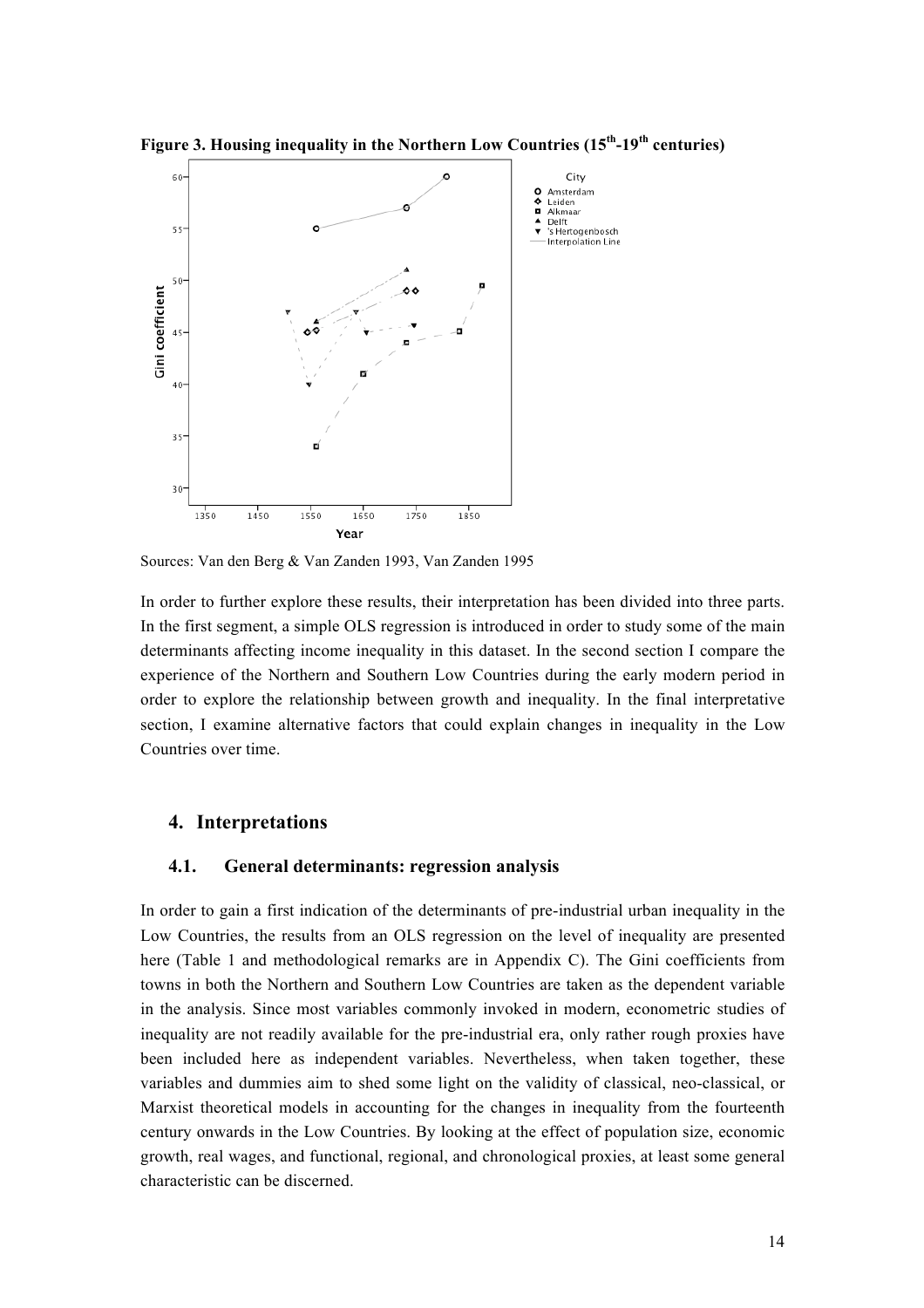The same analysis has been undertaken with the delta values for population size and the Gini coefficient for each case study, with essentially the same results as those presented here. A more detailed overview of the variables employed and their underlying data sources can be found in Appendix C. For the entire region and period considered, there are 58 valid cases included in the model.

|                          | A            |             | B            |             |
|--------------------------|--------------|-------------|--------------|-------------|
|                          | b            | $\beta$     | $\mathbf b$  | $\beta$     |
|                          | (Std. Error) |             | (Std. Error) |             |
| Population size          | 0.082        | $0.550$ *** | 0.043        | $0.289**$   |
|                          | (0.017)      |             | (0.020)      |             |
| Population change        |              |             | $-0.025$     | $-0.021$    |
|                          |              |             | (0.139)      |             |
| GDP per capita           |              |             | 0.001        | 0.081       |
|                          |              |             | (0.001)      |             |
| Real wage                |              |             | 0.390        | 0.107       |
|                          |              |             | (0.538)      |             |
| Dutch Republic (dummy)   |              |             | $-1.741$     | $-0.137$    |
|                          |              |             | (1.552)      |             |
|                          |              |             |              |             |
| Port city (dummy)        |              |             | 3.140        | $-0.186$    |
|                          |              |             | (2.129)      |             |
| Capital function (dummy) |              |             | 7.887        | $0.393$ *** |
|                          |              |             | (2.696)      |             |
|                          |              |             |              |             |
| Pre 1550 (dummy)         |              |             | $-5.376$     | $-0.303**$  |
|                          |              |             | (2.001)      |             |
| Post 1750 (dummy)        |              |             | 4.549        | $0.344**$   |
|                          |              |             | (1.931)      |             |
| ${\bf F}$                | 24.259 ***   |             | $7.109$ ***  |             |
| $R^2$                    | 0.302        |             | 0.571        |             |
| N                        | 58           |             | 58           |             |

## **Table 1. Results from an OLS regression on the Gini coefficient in urban case studies of the Low Countries (15th-19th centuries)**

Sources: see Appendices A and C.

*Results are from an OLS regression with the Gini coefficient per town as the dependent variable.* \*\*\*  $p < 0.01$ , \*\*  $p < 0.05$ , \*  $p < 0.1$ .

*Standard assumptions appropriate to OLS regression have been met: there is no* problematic multicollinearity (VIF = 1.95); the assumption of independent errors is met *(Durbin-Watson = 1.834); and the residuals are normally distributed, without heteroscedasticity.* 

What are the main interpretations to be derived from this analysis? Clearly the strongest determinant of inequality at an urban level in this dataset is urban population size: larger cities tend to have higher levels of inequality. A more diverse economic structure, but also higher levels of immigration needed to sustain larger urban population sizes (in the context of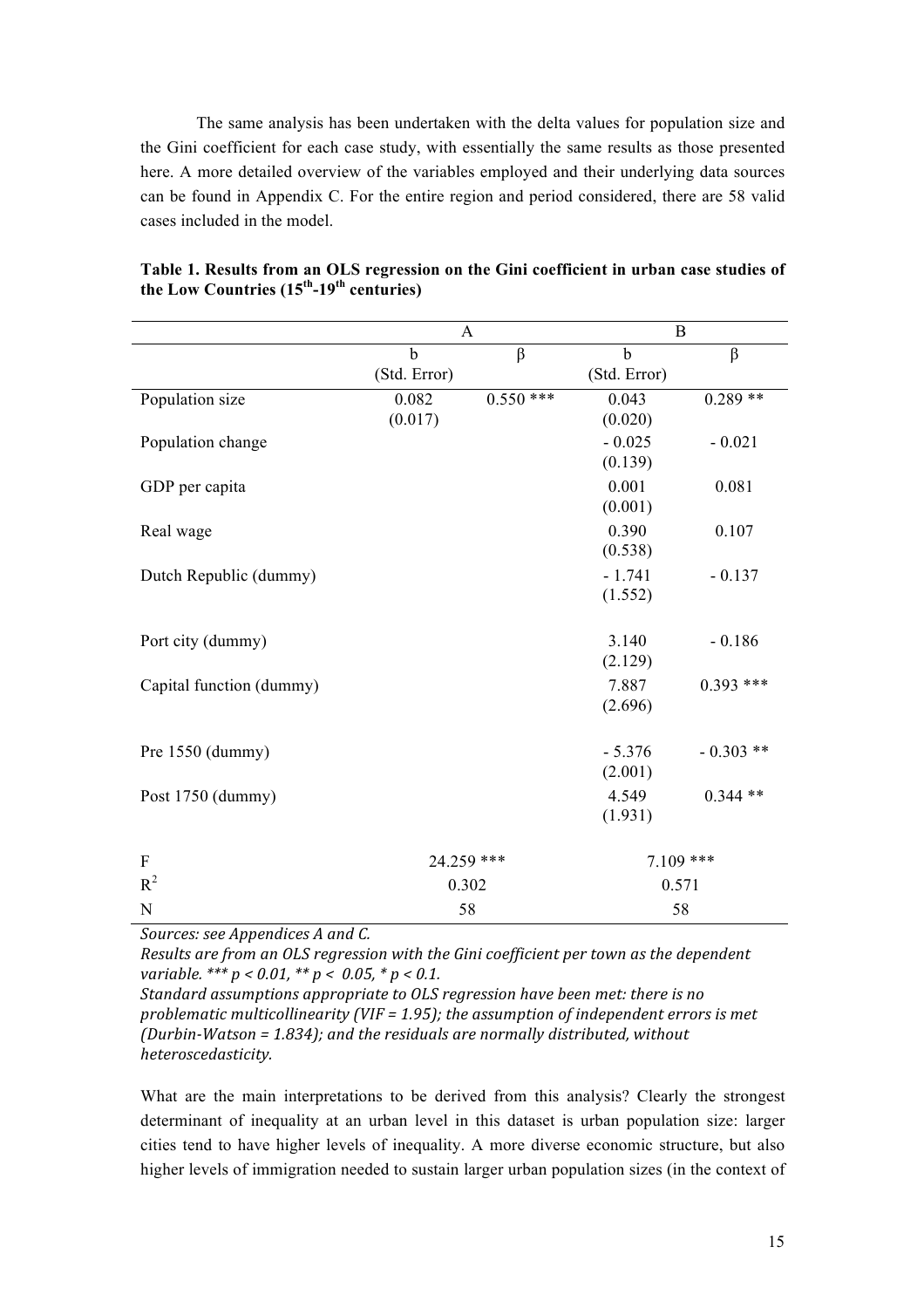low or negative urban natural demographic growth) seem likely candidates to explain this effect. Since the towns under scrutiny generally tended to grow through time—and especially during the eighteenth and nineteenth centuries—this in itself partially helps to explain the growing inequality pattern established earlier. Given the wide variety of underlying causes potentially at the heart of this relationship between size and inequality, it is impossible to single out a unique cause.

Even though population size is a rather strong predictor of inequality in this model, the addition of a number of other independent variables nevertheless improves the explanatory value of the model. Perhaps somewhat surprisingly, the (at first sight) most obvious explanatory variables do not significantly account for differences in inequality. Economic growth (measured in terms of regional GDP per capita) and the real wage level (measured in terms of subsistence baskets for a mason labourer) do not seem to affect the level of inequality per town over and above the effect captured by population size. Strikingly, dummy variables for the towns in the Northern Low Countries (as opposed to the Southern Low Countries), and for towns with a maritime port, do seem to indicate slightly depressing effects upon local inequality levels, but are not sufficiently significant.

By contrast, if a town carried the administrative or political functions of a capital city, this tended to increase the local level of inequality. This suggests that political factors had an important role to play, in both direct and indirect ways. Equally clear is the effect of time, whereby cases prior to the middle of the sixteenth century had a significantly lower level of inequality, while cases after the middle of the eighteenth century tended to have higher Gini coefficients. The fact that this effect is clear, even though the model controls for population size and GDP per capita, indicates that a time-effect is captured here that cannot be solely attributed to processes of demographic and/or economic growth. Moreover, the significance of the 'pre 1550' dummy indicates that such influences on inequality were already at play well before the first beginnings of industrialisation or modern economic growth in the Low Countries. This last finding stresses the idea of a secular growth in inequality, and less that of a (skewed) U-curve described above.

### **4.2. The influence of economic growth: some remarks**

The regression analysis presented above indicates that economic growth might not be as straightforward a predictor of inequality for the pre-industrial period as sometimes assumed. It can be instructive, in this respect, to pay particular attention to the differences in inequality levels between the towns in the Southern Low Countries (currently 'Belgium') and the Northern Low Countries (currently 'the Netherlands'). As mentioned above, both regions set out on very different paths of economic development from the 1580s onwards: while the North embarked upon the success story of the Dutch Republic and its 'first modern economy', long stagnation until the middle of the eighteenth century hit the South.

Nevertheless, for the sixteenth until the eighteenth centuries, a period for which we have overlapping data from both the Northern and Southern Low Countries, the trend of rising inequality appears to be similar in both regions. Not only the trend, but also the absolute level of inequality in the Northern Low Countries remains broadly comparable to that in the Southern Low Countries (Figure 4). Even in the seventeenth century, during the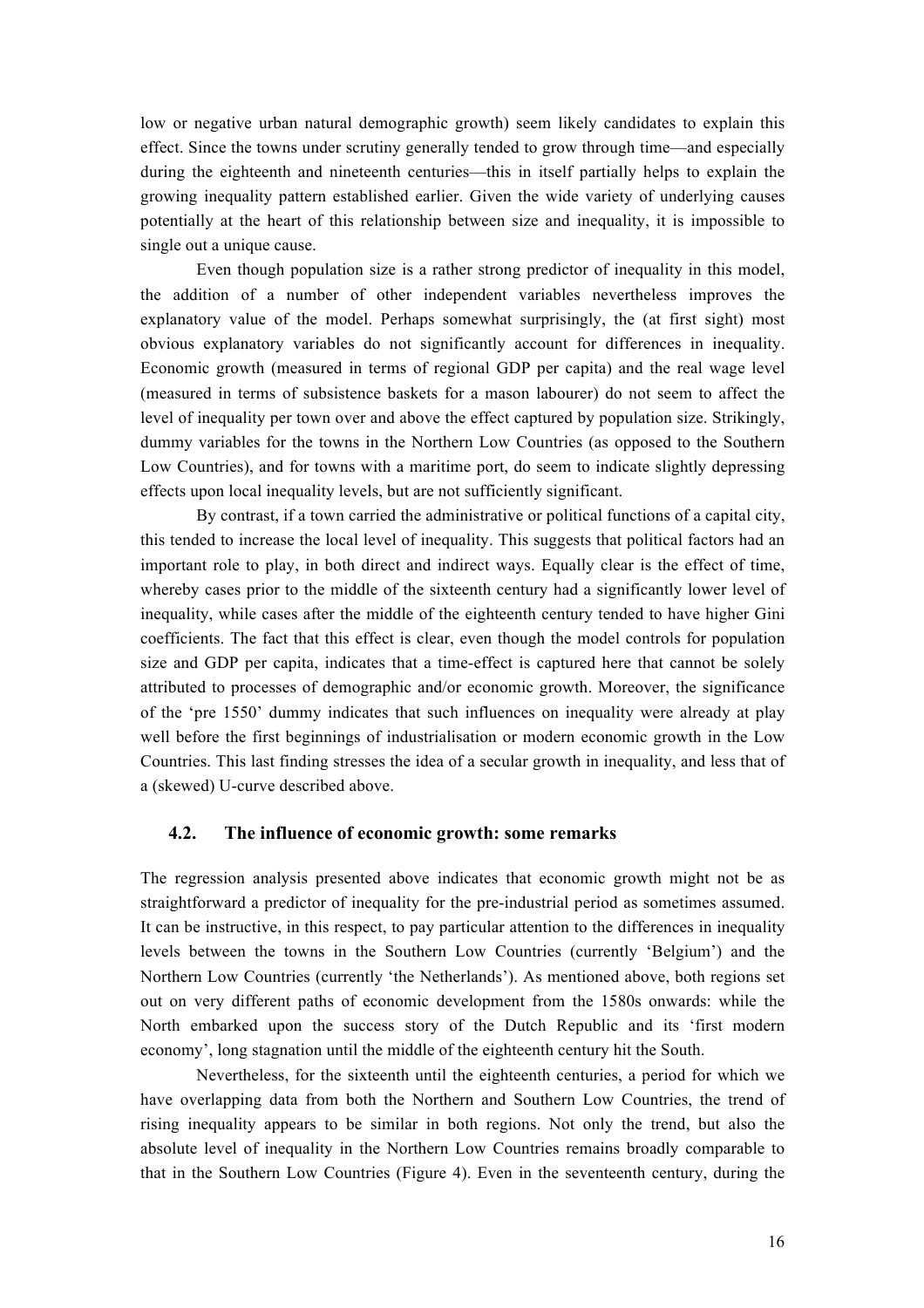heyday of Holland's economic miracle, the level of inequality in towns such as Leiden and Alkmaar did not greatly surpass that in Aalst (a Flemish town of comparable size). Only the high degree of inequality in Amsterdam appears as an outlier, which is easily attributable to the much greater size of its urban population (at the end of the seventeenth century its population was at least five times as large as that of Ghent, the largest city in the Southern Low Countries examined here).





Sources: See Figure 1

Already two decades ago, Jan Luiten Van Zanden observed that during the early modern period growth in inequality appeared to have been the rule rather than the exception in the Northern Low Countries (Van Zanden 1995). Yet the comparison with the Southern Low Countries now demonstrates that this was probably not the result of a concomitant process of economic growth. Only when confronting the data for Holland—which was available to Van Zanden almost two decades ago when he first hypothesised his 'super Kuznets curve'—with the new data on inequality in the Southern Low Countries, does it become clear that economic growth was certainly no prerequisite for rising inequality in the early modern economy of the Low Countries. Moreover, when examining the relationship between regional levels of GDP per capita and inequality in the Southern Low Countries before the end of the nineteenth century, no relationship appears to be evident at all (Figure 5).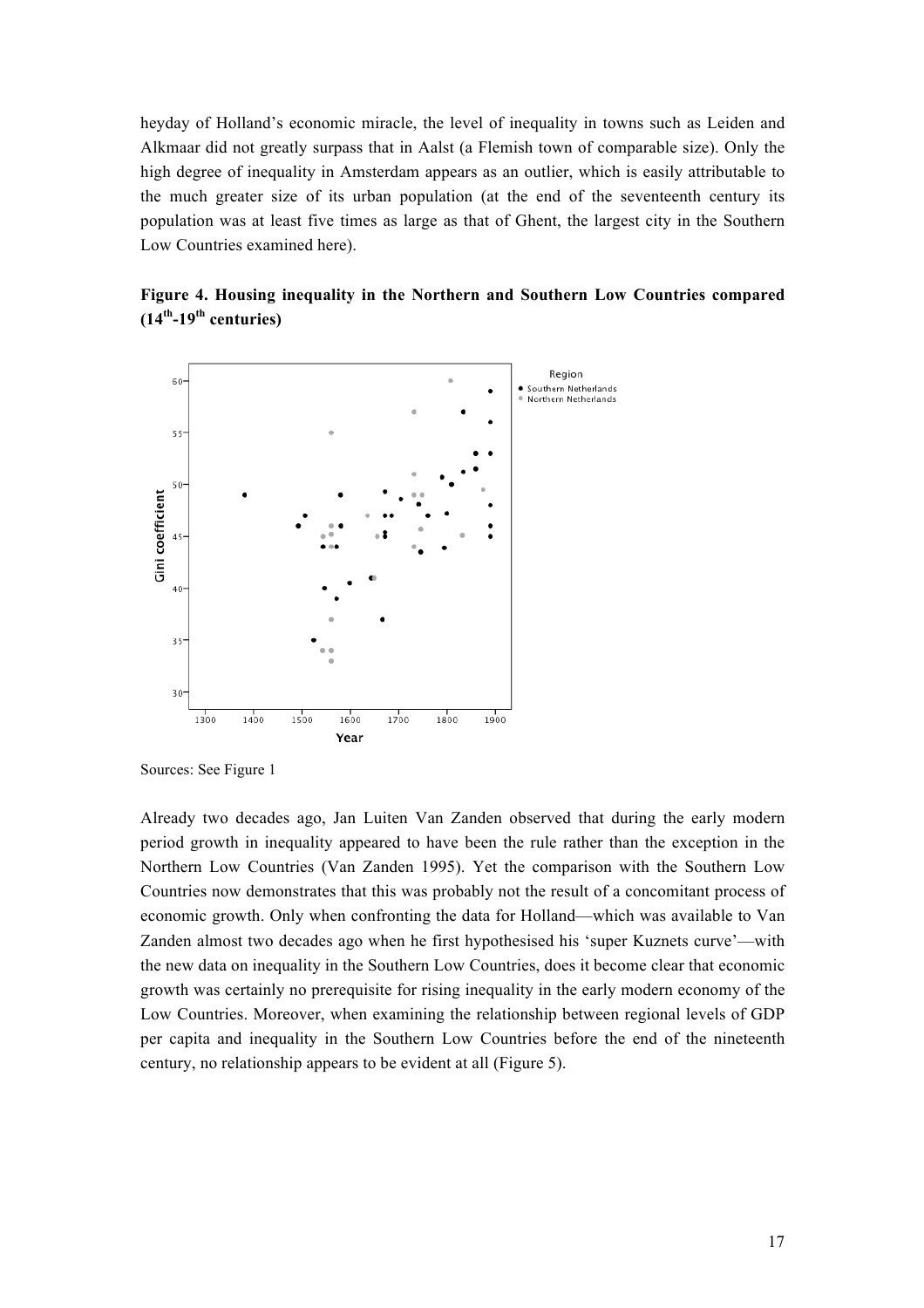**Figure 5. Relationship between (urban) housing inequality and (regional) GDP per capita (Southern Low Countries, 1350–1850)**



Sources: See Figure 1

#### **4.3. Time, politics, and capitalism**

The comparison between the Northern and Southern Netherlands and the results from the regression analysis suggest that in explaining pre-industrial changes in inequality, too much attention has generally been paid to economic growth and decline, and not enough to lesseasily quantifiable processes. Therefore in this last section, I will argue that there are strong indications of the influence of other explanatory variables. The most important of those is the (political) power of capital over labour, and its changes over time. By means of a diachronic analysis of inequality in the cities of the Southern Low Countries, I will argue that such changes are more apt at explaining changes in inequality than a Kuznetsian trade-off between growth and inequality. The focus in this section will be on explaining the rise of inequality in the pre-modern Southern Low Countries, since the relative lack of economic growth in that region during this period begs the question, What explanatory variables must be invoked to explain the similarity in the path of inequality as compared to the Northern Low Countries (where the growth in inequality appears to be over-explained)?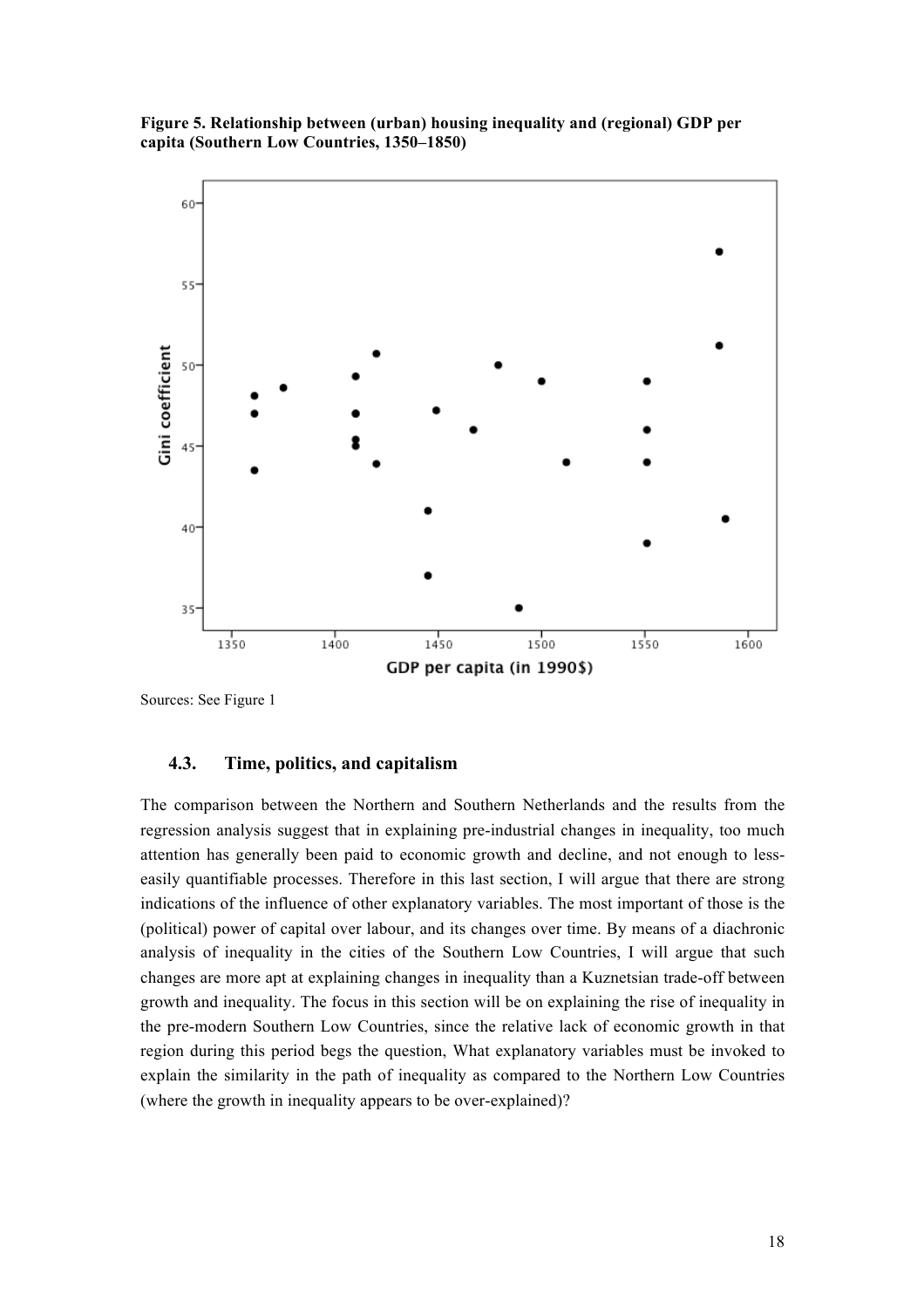#### *Burgundian prosperity (1350–1550)*

The fourteenth and fifteenth centuries have often been described as a period of extraordinary 'Burgundian affluence' in the Flemish cities. The fifteenth-century chronicler Philippe de Commynes praised the richness of the region as 'promised lands' (*'terres de promissions'*), the result of the benevolence of its ruler Philip the Good (Van Der Wee 1963, Van Uytven 1963). In fact, almost everywhere in Europe real wages were at a high point following the relative scarcity of labour resulting from the drop in population caused by the ecological and epidemiological crisis of the late Middle Ages (Allen 2001). In the Southern Low Countries these high living standards were accompanied by a profound economic reconversion. During the fourteenth and fifteenth centuries the export-oriented (textile) industries in the Flemish cities became increasingly subject to corporatist organisation and regulation. The industrial basis of the region was transformed from a low-wage economy based on a high degree of labour division to a skill-intensive export industry in which the quality of labour formed the foundation of added value and economic gains (Van Der Wee 1988). This reconversion was followed through in Brabant during the sixteenth century, when Antwerp combined its role as a world-leading commercial staple market with high-level luxury production and processing industries. Although proto-industrial production of coarser textiles at lower wages also expanded in the countryside during this period, this activity was largely complementary to urban forms of production and did not adversely affect urban competitiveness or wages (Van Der Wee & D'haeseleer 1995).

Although our data on the inequality trends in this period are relatively scarce, the available evidence suggests that the economic reconversion towards a more skill-intensive and high-wage economy governed by the political, social, and economic structures of corporatism brought a reduction of economic inequality with it. In the only large city for which we have suitable data from such an early date (Bruges), the level of inequality declined from the end of the fourteenth century onwards. This decline seems to have continued until the seventeenth century, but probably occurred most severely during the fifteenth century. Since no data for this period are available for the smaller cities, it is hard to discern whether a similar evolution was evident there as well—yet the decline in inequality in the medium-sized towns of Mechelen and 's Hertogenbosch between c. 1500 and c. 1625 suggests that it certainly might have.

The price of labour, as well as its share in total income, was relatively high during this period, and since small-scale production by independent master-artisans dominated production relations, factor endowments of capital were less unequal than they had been before. This situation of relative equality would come increasingly under pressure as the second half of the sixteenth century proceeded, especially when price inflation and wage rigidity slowly undermined the purchasing power of growing urban and rural groups of wage labourers (Van Uytven 1958, Blondé & Hanus 2009).

### *Revival and prolonged decline (1550–1750)*

After the severe economic disruptions caused by the Dutch Revolt and the resulting capital drain and new commercial barriers, the urban economy of Southern Netherlands revived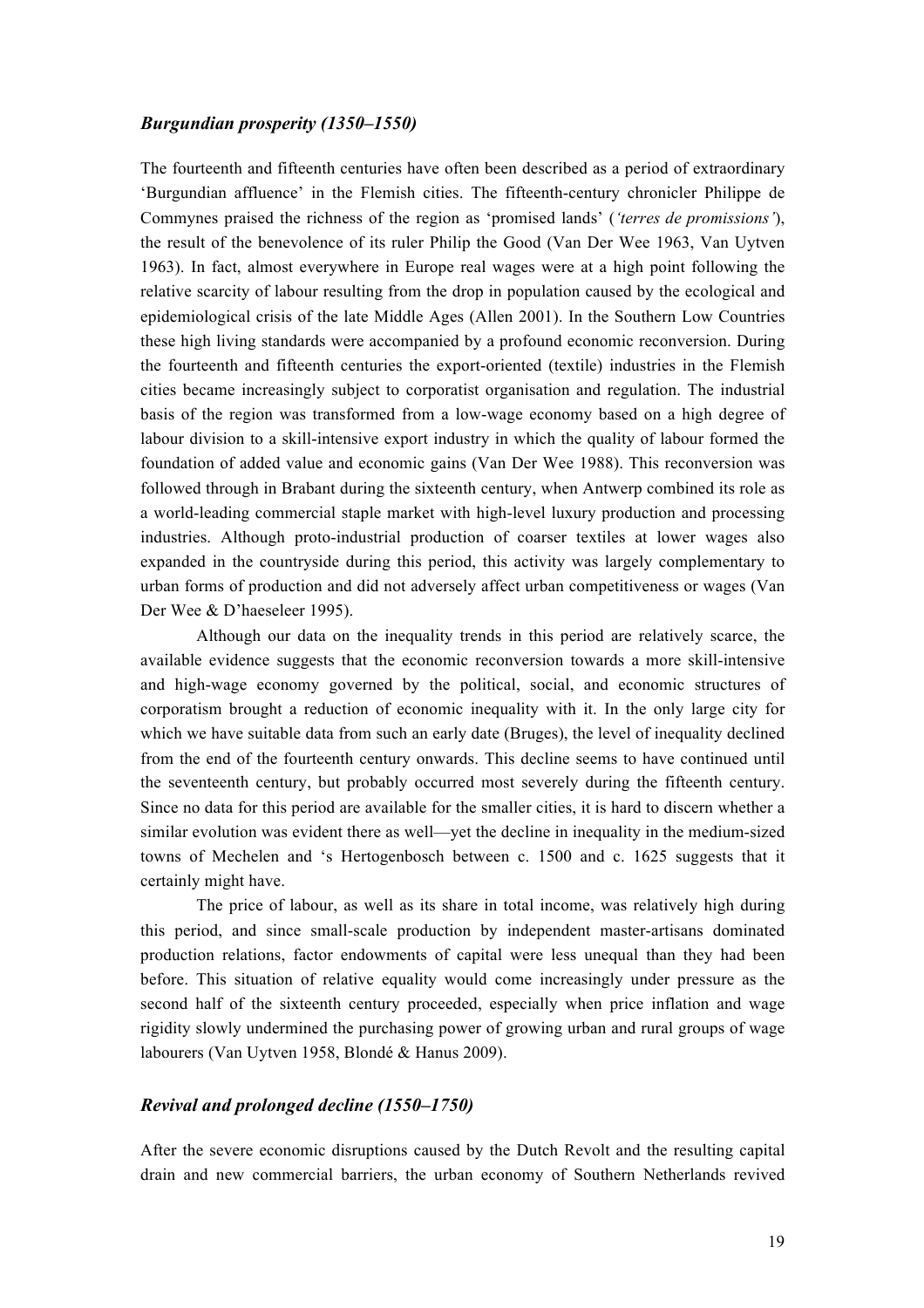rapidly during the first half of the seventeenth century (Baetens 1976). This revival was based on two divergent forms of economic development. The first was the further deepening of the skill-intensity of export-oriented luxury production that was based in the large urban centres. This qualitative expansion of the urban industries explains the relatively low levels of inequality in the large towns during this period. Low-wage industries based on a higher division of labour and attracting lower-paid migrants were still relatively rare in the larger cities at this point. However, in the smaller towns and the countryside an alternative economic development took shape that would continue to expand during (at least) the next two centuries. There the proto-industrial production of coarser woollen (Light and New Drapery) and linen textiles created a different economic system based on the cheap production of standardized fabrics. The fact that this low-wage industry now surfaced not only in the countryside but also in some smaller towns—such as Aalst and perhaps even Ghent suggests that the wage levels and social structure of the urban economy now came closer to that of the already well proto-industrialized countryside (Van Der Wee 1988).

When the urban luxury trades came under severe pressure by the end of the seventeenth century, it is this latter form of cheap, export-oriented industrial production on which the urban and rural economy of the Southern Low Countries came to rest. With this gradual 'proto-industrialization' of the urban economy new ways of organising production came to the fore (compare with Friedrichs 1975). The use of putting-out systems became increasingly common, not least in urban lace production where merchant-entrepreneurs employed growing numbers of women and children at low wages (Soly 1988). During this two-century period, the economy of the Southern Netherlands was thus gradually transformed from a high-wage luxury producer and fashion-maker to a low-cost manufacturer of cheap export goods destined for consumption in Southern European and New World markets. This reconversion, which had its roots in rural proto-industrial production, came hand-in-hand with the expansion of growing levels of inequality and more unequal property relations. Although inequality levels and trends diverged widely between the towns surveyed here, most towns show a clear upswing of inequality from some point during these two centuries. For the large cities the start of this growth can almost certainly be situated between the 1670s and the 1830s. In the small towns inequality levels in the sixteenth century were lower than in the larger cities, but appear to have grown continuously throughout this period. This was also indicated by the significant and negative effect on inequality of the 'pre 1550' dummy variable in the regression analysis.

Not only economic inequality grew, but dependency relations also deepened, as putting-out and subcontracting networks controlled by merchant-entrepreneurs and artisanentrepreneurs expanded in the urban and rural economies alike. The largest industrial exportindustries of the Southern Low Countries became less based on the corporatist sector of production, its regulations, and political power. This wider tendency towards capital concentration is exemplified by a similar trend towards concentration in the urban real estate market. For all case studies for which we have indications of home ownership during the sixteenth and seventeenth centuries (Ghent, Bruges, Aalst, Mechelen, 's Hertogenbosch) home ownership appears to have been clearly in decline (Figure 6). By the end of the seventeenth century the proportion of rental houses was lower than 50% of all dwellings almost nowhere, and in Mechelen, Ghent, or Bruges even higher than 65%.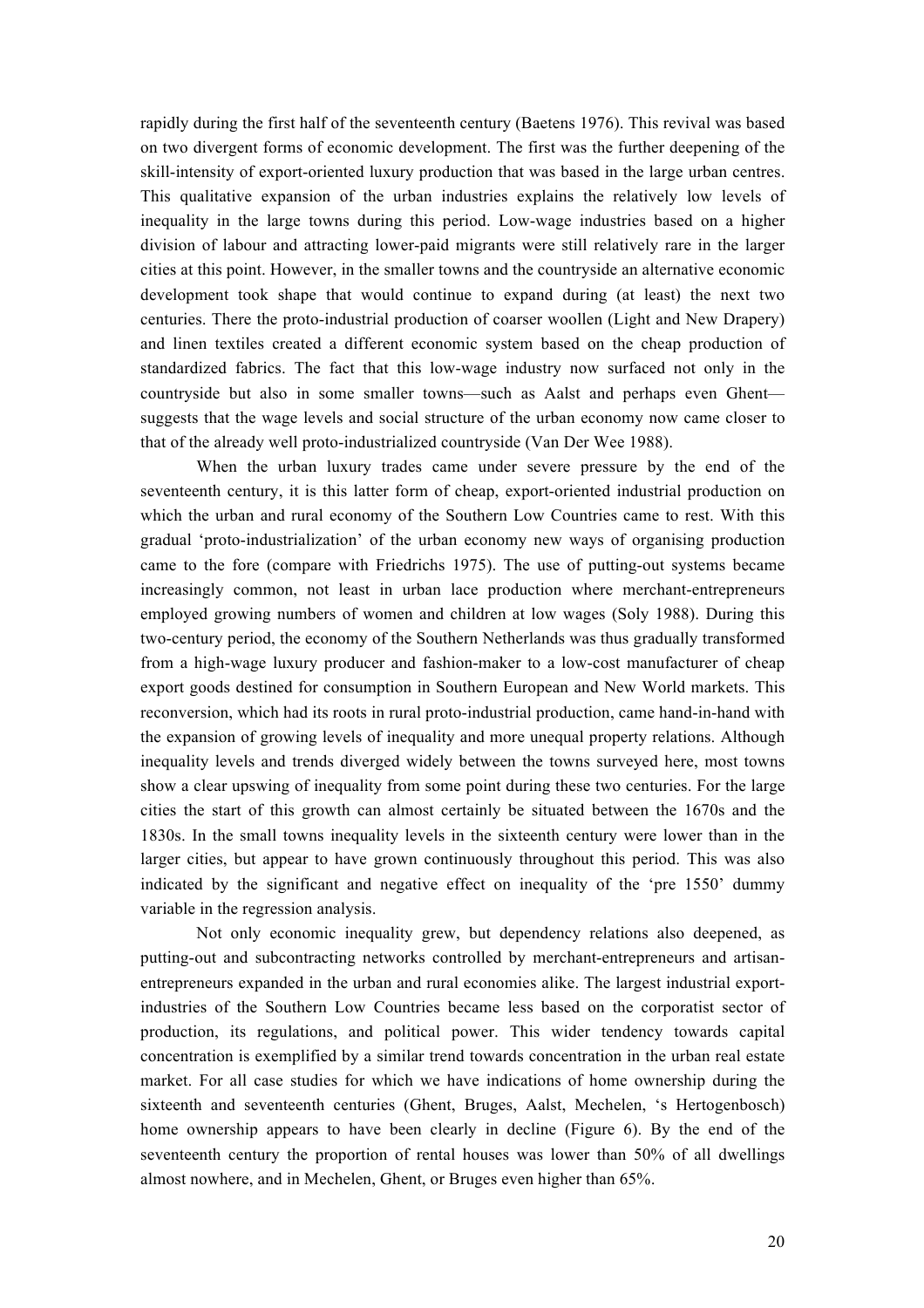These trends towards capital concentration—in both industry and real estate—help explain why economic decline during the second half of the seventeenth and the beginning of the eighteenth centuries corresponded to deepening levels of economic inequality.



**Figure 6. The share of rental houses per town, Southern Netherlands, 1500–1800**

#### *Restructuring and growth (1750–1900)*

In the final period considered here, inequality everywhere continued upon the rising path on which it had settled in the previous period. As a consequence, in nearly every single town the level of inequality in 1890 was higher than it had been at any measured point before then. Only in Nivelles did the level of inequality drop during the nineteenth century, so that by 1890 it reached a degree similar to the situation in the seventeenth century. Perhaps this was due to the town's re-ruralization and remarkably late industrialization during this period (Ryckbosch 2010).

A lack of data points for the period around 1800 currently prevents precise insight into the timing of the general upswing in inequality in the other cities. Yet the already high levels of inequality around the beginning of the nineteenth century in Aalst, Ghent, and Mechelen indicate that this profound widening of incomes began well before the take-off of the industrial revolution. It seems likely that this deepening of inequality prior to industrialization was the result of processes already underway since the seventeenth century. It is certainly clear that this process was further strengthened throughout the eighteenth and nineteenth centuries. In the countryside, the proto-industrial production of linen textiles destined for export expanded and further encouraged the fragmentation of rural property holdings. Even if the propositions of Franklin Mendels and Joel Mokyr that the extreme development of this rural low-wage industry provided the basis for the early industrialization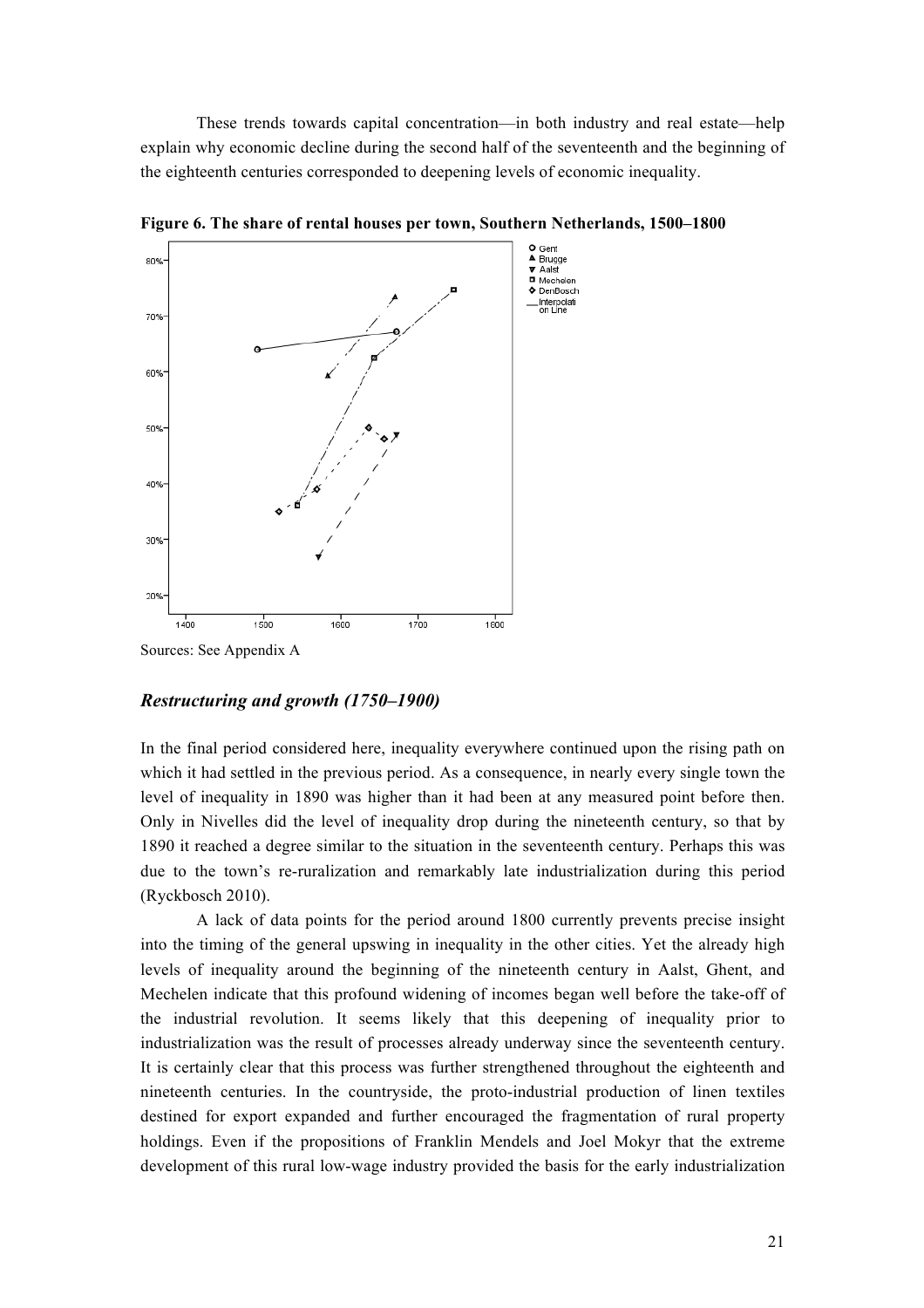of Belgium (Mendels 1972, Mokyr 1976, Mendels 1981) are no longer generally accepted, it is nevertheless clear that the rapid growth of this economic sector caused wide-spread proletarianization well before the emergence of industrial capitalism.

In the urban sector as well, tendencies towards proletarianization were increasingly clear from at least the middle of the eighteenth century onwards (Lottin  $\&$  Soly 1983, Soly 1988, Lis & Soly 1997). Subcontracting networks enabled considerable capital concentration in the hands of small numbers of artisan-entrepreneurs, while it reduced large numbers of urban artisans to *de facto* wage labourers (Lis & Soly 2008). Such organizational restructuring lay at the heart of the expanding textile industries of the eighteenth-century's Southern Low Countries, where the innovative production of mixed linen and cotton fabrics (especially the so-called 'siamoises'), cotton spinning, and printing reached new heights of industrial productivity (Sabbe 1945). By the last quarter of the eighteenth century towns such as Ghent, Aalst, and Bruges all counted several *manufactures* where wage labour in textiles, tobacco processing, and sugar refining was concentrated in the hands of small numbers of entrepreneurs (Coppejans-Desmedt 1952, Moureaux 1974, Ryckbosch 2012).

The argument laid out here is that these changes in the organization of production went hand-in-hand with a reshuffling of the endowments of the principal factors of production within society, ultimately resulting in a deepening of inequality throughout most of the eighteenth and nineteenth centuries. In Ghent the (maximum) proportion of households with income-yielding (invested) capital declined from 31% to 20% between 1738 and 1788 (Vanaverbeke 1969, Jacobs 1981). In Antwerp this proportion fell from 32% to 24% in the same time period (Feyaerts 1967, Vandervorst 1977), and in Aalst it declined from 57% in the 1670s to 53% around 1710, to 38% around 1745, and finally 34% by the 1790s (Ryckbosch 2012). Clearly, already in the eighteenth century Belgium (the Southern Low Countries) acquired the basic characteristics of a low-wage economy with a large and continuously growing labour force of wage-dependent men, women, and children (Mokyr 1976). Since this process of proletarianization and capital concentration continued throughout most of the nineteenth century, it is no surprise that even at the beginning of the twentieth century contemporary social scientists concluded that Belgium enjoyed lower living standards and higher degrees of inequality than, for instance, England (Rowntree 1910). Or that nineteenthcentury Belgium was characterised by unprecedented levels of capital concentration in the hands of both traditional aristocratic families and the (newer) industrial bourgeoisie (Soltow 1981, Clark 1984).

# **5. Conclusions**

The findings of this study contradict the view that rising levels of income inequality in the early modern Low Countries were the result of the region's short spells of economic efflorescence. Comparing the Southern and Northern Low Countries reveals that divergent paths of economic development had little influence on the general trend of urban inequality. This trend was generally upwards from the sixteenth century onwards, through spells of economic growth and economic decline alike. The OLS regression analysis on urban inequality levels presented here indicates that, when controlling for the population size of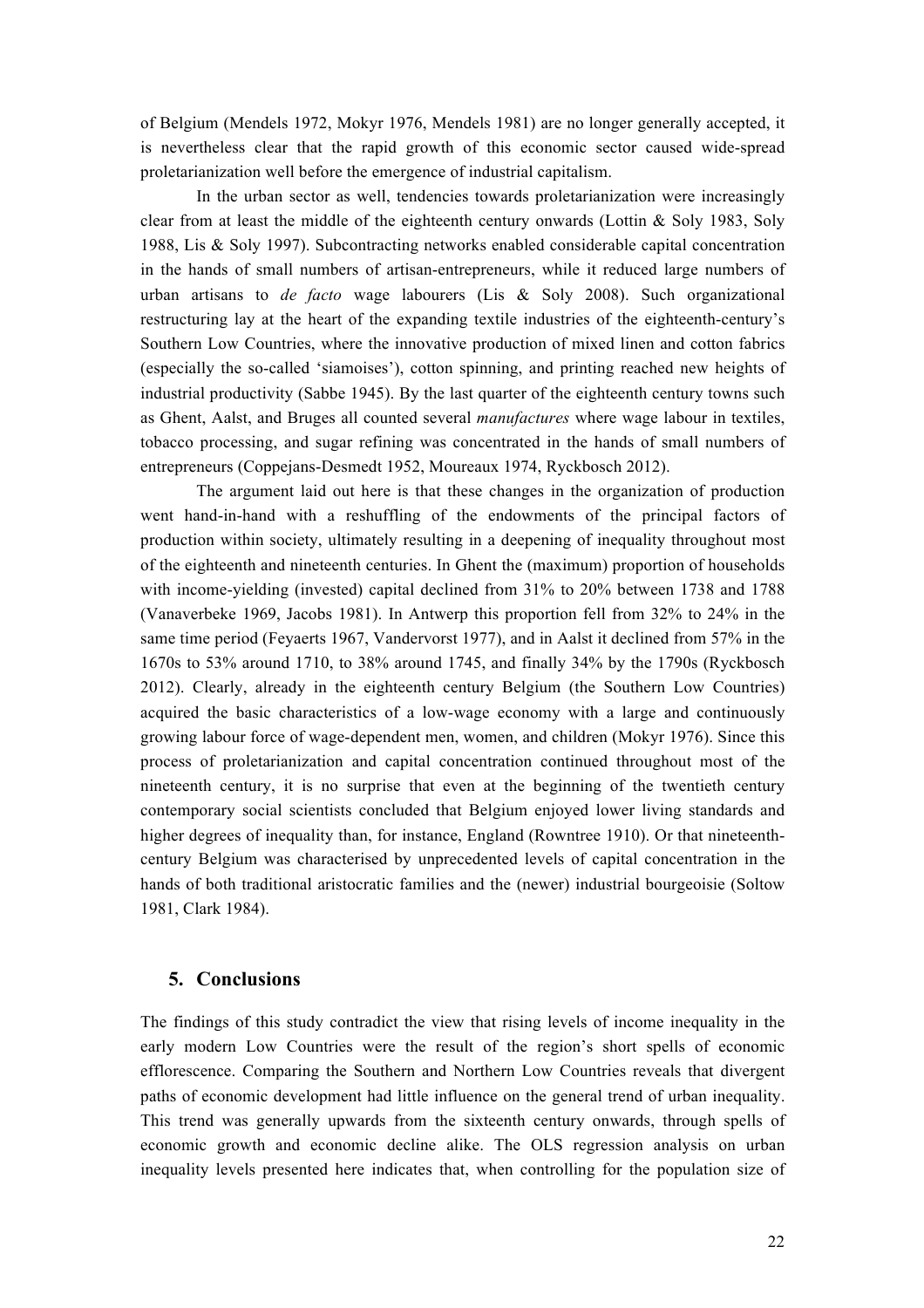cities, neither economic growth nor living standards seem to have had a significant effect on inequality. On the other hand, a town's political function and the time period of the case study produce significant effects on inequality levels. This suggests that transformations of a different nature determined the growth of inequality over and above the growth in population size during the pre-industrial period. This effect was clear in both the Southern and Northern Low Countries, and began well before the 'take-off' of the industrial revolution around the beginning of the nineteenth century.

In attempting to account for this skewed U-curve of inequality from the fourteenth until the nineteenth centuries, and more particularly for the question of why inequality rose in the Southern Low Countries during a time of economic stagnation and decline, I have drawn attention to the organisation of industrial production and the specific distribution of factor endowments these entailed. The long-term history of economic inequality in the Low Countries thus suggests a cyclical pattern, in which inequality was high during periods of large-scale, standardized export production in a low-wage economy  $(13<sup>th</sup>-14<sup>th</sup>$  centuries:  $18<sup>th</sup> 19<sup>th</sup>$  centuries), and low in periods of skill-intensive export production of luxury goods and services  $(15<sup>th</sup>-17<sup>th</sup>$  centuries).

Even though these results contradict established theories on the relationship between economic growth and inequality—and their application to the pre-industrial period—they do fit in well with an older historiography on the social and economic history of the region. The gradual process of capital concentration and labour proletarianization, both in rural protoindustries and urban export-oriented textile industries, which spans the sixteenth until the end of the nineteenth centuries, can thus be invoked to explain why income inequality grew almost continuously. This finding indicates that economic historians looking for insight into the issue of inequality and its relationship to economic growth would do well to refocus attention upon the functional distribution of income and the factor endowments that shape its effects. The results for the Low Countries suggest that the level of capital concentration at the heart of Thomas Piketty's explanation for inequality movements in nineteenth- and twentiethcentury Europe and North America was not a persistent feature of pre-industrial economies, but the result of a gradual reshuffling of factor endowments during the early modern period.

#### **Acknowledgements**

The research leading to this paper has benefited from funding by the Fund for Scientific Research Flanders (Belgium) and from the European Research Council under the European Union's Seventh Framework Programme (FP7/2007-2013) / ERC Grant agreement n° 283802, EINITE-Economic Inequality across Italy and Europe, 1300- 1800. Earlier versions of this paper have profited greatly from discussions at the 2013 Social Science History Association meeting (Chicago), the 2014 European Social Science History conference (Vienna), and the HOST research seminar at the Vrije Universiteit Brussel (Brussels). I would like to thank Guido Alfani, Jord Hanus, Branko Milanovic, Wim Van Lancker, and Jeffrey Williamson for their comments and feedback on previous drafts of this paper.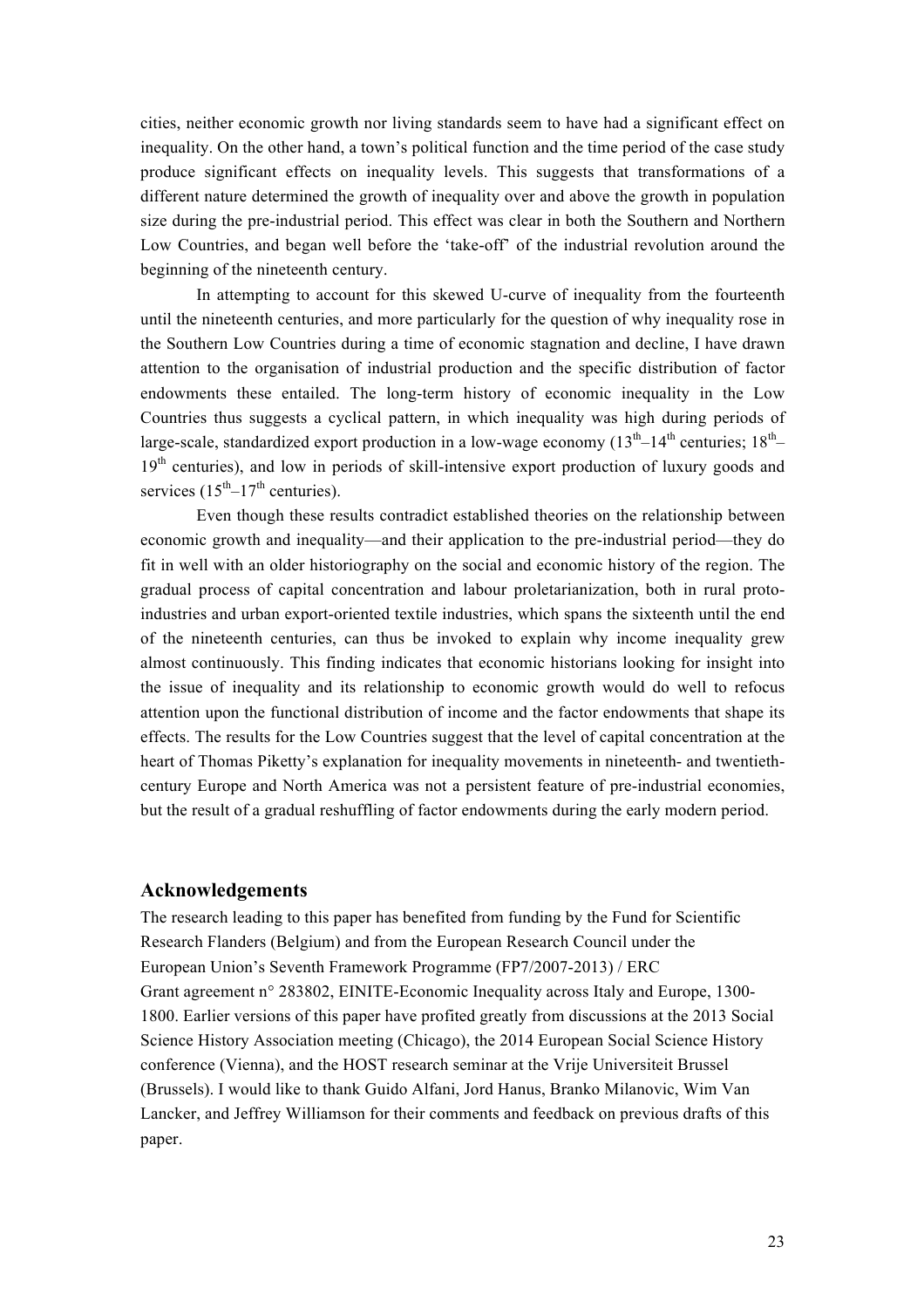### **References**

Alfani, G. (2010). "Wealth inequalities and population dynamics in Early Modern Northern Italy." *Journal of Interdisciplinary History* 40: 513-549.

Alfani, G. (2014). Economic inequality in northwestern Italy: A long-term view (fourteenth to eighteenth centuries). *Dondena Working Paper*.

Alfani, G. and M. Barbot, Eds. (2009). *Ricchezza, valore, proprietà in Età preindustriale. 1400-1850*. Venice, Marsilio.

Allen, R. C. (2001). "The great divergence in European wages and prices from the middle ages to the first world war." *Explorations in Economic History* 38: 411-447.

Allison, P. D. (1978). "Measures of Inequality." *American Sociological Review* 43(6): 865- 880.

Atkinson, A. B., T. Piketty and E. Saez (2011). "Top Incomes in the Long Run of History." *Journal of Economic Literature* 49(1): 3-71.

Baetens, R. (1976). *De nazomer van Antwerpens welvaart*. Brussels, Gemeentekrediet van België.

Bigwood, G. (1898). "Matricules et cadastres. Aperçu sur l'organisation du cadastre en Flandre, Brabant, Limbourg et Luxembourg avant la domination française." *Annales S.A. Bruxelles* 12: 388-411.

Blockmans, W. (2010). *Metropolen aan de Noordzee: de geschiedenis van Nederland 1100- 1560*. Amsterdam, Bakker.

Blondé, B. and J. Hanus (2009). "Beyond building craftsmen: economic growth and living standards in the sixteenth-century Low Countries: the case of 's-Hertogenbosch (1500- 1560)." *European Review of Economic History* 14: 179-207.

Champernowne, D. G. (1974). "A comparison of measures of income distribution." *Economic Journal* 84: 787-816.

Clark, S. (1984). "Nobility, bourgeoisie and the industrial revolution in Belgium." *Past and Present* 105: 140-175.

Coppejans-Desmedt, H. (1952). *Bijdrage tot de studie van de gegoede burgerij te Gent in de XVIIIe eeuw. De Vormingvan een nieuwe sociaal-economische Stand ten Tijde van Maria Theresia*. Brussel.

Cowell, F. A. (2000). *Measuring Inequality*. Oxford.

De Belder, J. (1974). *Elementen van sociale identifikatie van de Antwerpse bevolking op het einde van de XVIIIde eeuw* doctoral thesis, UGent.

De Vries, J. and A. Van Der Woude (1997). *The first modern economy*. Cambridge, Cambridge University Press.

Dejongh, G. and Y. Segers (2001). "Een kleine natie in mutatie. De economische ontwikkeling van de Zuidelijke Nederlanden / België in de eeuw 1750-1850." *Tijdschrift voor Geschiedenis* 114(2): 171-194.

Deneweth, H. (2008). *Huizen en mensen. Wonen, verbouwen, investeren en lenen in drie Brugse wijken van de late middeleeuwen tot de negentiende eeuw*. Doctorate PhD Thesis, Free University of Brussels.

Emmer, P. and J. Gommans (2012). *Rijk aan de rand van de wereld: de geschiedenis van Nederland overzee 1600-1800*. Amsterdam, Bakker.

Feinstein, C. H. (1988). "The Rise and Fall of the Williamson curve." *Journal of Economic History* 48: 699-729.

Feyaerts, G. (1967). *Peiling naar de bezitstructuur van de Antwerpse bevolking omstreeks 1738* Ma Thesis, UGent.

Friedrichs, C. R. (1975). "Capitalism, mobility and class formation in the early modern German city." *Past and Present* 69: 24-49.

Fynn-Paul, J. (2005). *The Catalan City of Manresa in the 14th and 15th Centuries: A Social, Political, and Economic History*. Ph.D. Ph.D. Dissertation, University of Toronto.

Gelderblom, O. (2013). *Cities of commerce the institutional foundations of international trade in the Low Countries, 1250-1650*. Princeton, Princeton University Press.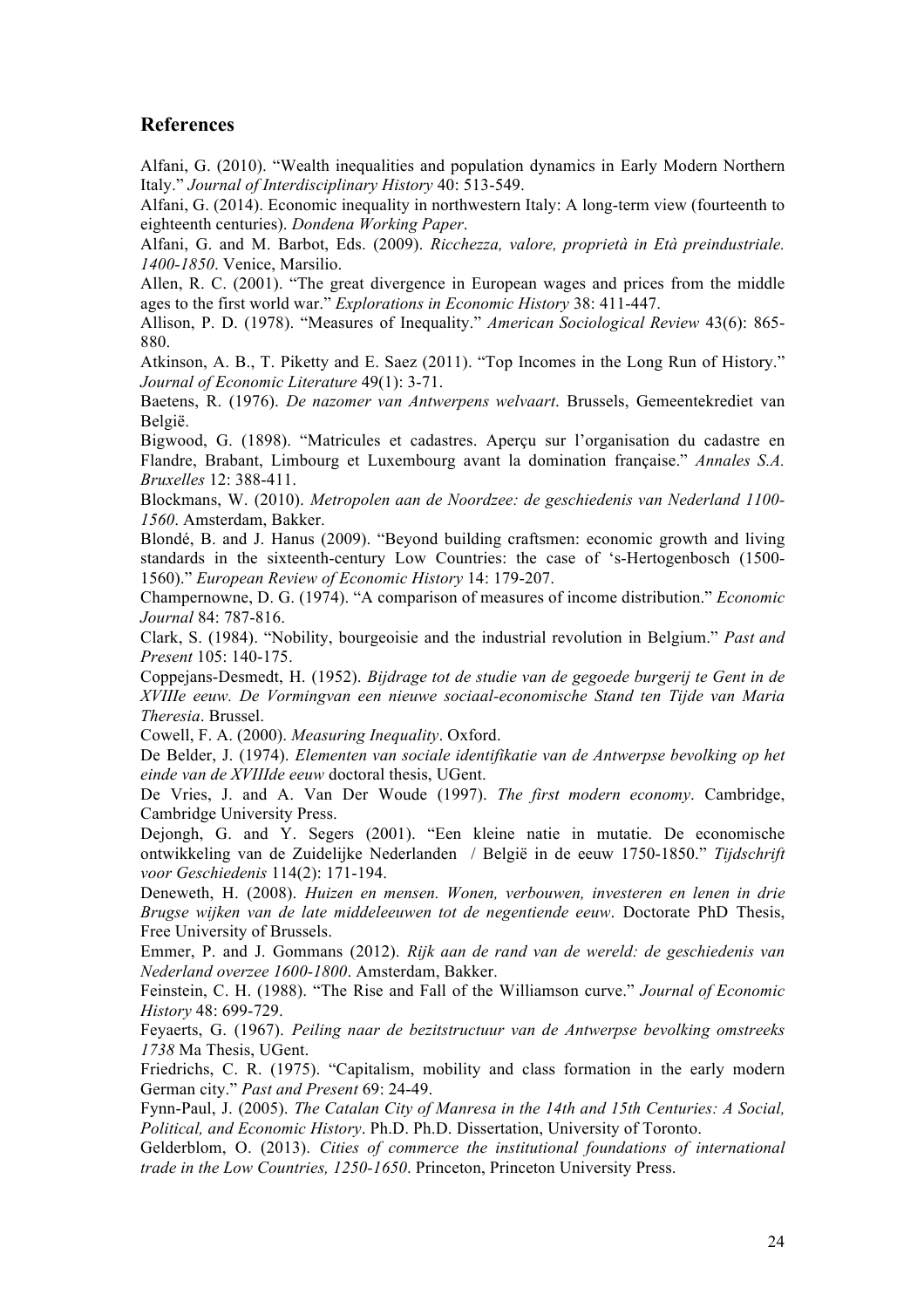Gelderblom, O. and J. Jonker (2014). The Low Countries. *The Cambridge History of Capitalism*. L. Neal and J. G. Williamson, Cambridge University Press.

Hannes, J. (1972). Het primitieve kadaster (voor 1840) als bron voor de studie van de plattelandseconomie. *Economische geschiedenis van België. Behandeling van de bronnen en problematiek*. H. Coppejans-Desmedt. Brussel**:** 193-201.

Hanus, J. (2010). *Affluence and inequality in the Low Countries* PhD., University of Antwerp. Hanus, J. (2013). "Real inequality in the early modern Low Countries: the city of 's-Hertogenbosch, 1500-1660." *Economic History Review* 66: 733-756.

Herlihy, D. (1973). "Three patterns of social mobility in medieval history." *The Journal of Interdisciplinary History* 3(4): 623-647.

Herlihy, D. and C. Klapisch-Zuber (1985). *Tuscans and Their Families*. New Haven.

Hoffman, P. T., D. Jacks, P. A. Levin and P. H. Lindert (2002). "Real Inequality in Europe since 1500." *The Journal of Economic History* 62: 322-355.

Jacobs, L. (1981). *Peiling naar de bezitsstruktuur van Gent rond 1788*. Ma Thesis, VUB.

Janssens, P., H. Verboven and A. Tiberghien (1990). *Drie eeuwen Belgische belastingen. Van contributies, controleurs en belastingsconsulenten*. Brussel.

Kaelble, H. and M. Thomas (1991). Introduction. *Income Distribution in Historical Perspective*. Y. S. Brenner, H. Kaelble and M. Thomas. Cambridge**:** 1-56.

Kuznets, S. (1955). "Economic growth and income inequality." *American Economic Review* 45: 1-28.

Lameere, M. J. and H. Simon, Eds. (1902-1910). *Recueil des ordonnances des Pays-Bas. Deuxième série - 1506-1700*. Brussels.

Lindert, P. H. (2000). "When did inequality rise in Britain and America?" *Journal of Income Distribution* 9(1): 11-25.

Lindert, P. H. and J. G. Williamson (1976). "Three centuries of American inequality." *Research in Economic History* 1: 69-123.

Lindert, P. H. and J. G. Williamson (1982). "Rivising english social tables 1688-1812." *Explorations in Economic History* 19(4): 385-408.

Lindert, P. H. and J. G. Williamson (1983). "Reinterpreting Britain's social tables, 1688- 1913." *Explorations in Economic History* 20(1): 94-109.

Lis, C. (1986). *Social Change and the Labouring Poor: Antwerp 1770-1860*. New Haven.

Lis, C. and H. Soly (1979). *Poverty and Capitalism in pre-industrial Europe*. Brighton.

Lis, C. and H. Soly (1997). "Different paths of development: Capitalism in the Northern and Southern Netherlands during the late Middle Ages and early modern period." *Review* 20(2): 228-238.

Lis, C. and H. Soly (2008). Subcontracting in guild-based export trades, thirteenth-eighteenth centuries. *Guilds, Innovation and the European Economy, 1400-1800*. S. R. Epstein and M. Prak**:** 81-113.

Lottin, A. and H. Soly (1983). Aspects de l'histoire des villes des Pays-Bas méridionaux et de la principauté de Liège. *Études sur les villes en Europe Occidentale (milieu du XVIIe siècle à la veille de la Révolution Française)*. A. Lottin, J.-P. Poussou, H. Soly, B. Vogler and A. Van Der Woude. Paris, CDU SEDES. 2.

Mendels, F. (1972). "Proto-industrialization: the first phase of the industrialization process." *The Journal of Economic History* 32: 241-261.

Mendels, F. (1981). *Industrialization and population pressure in eighteenth-century Flanders*. New York.

Milanovic, B. (2011). *The Haves and the Have-Nots*. New York, Basic Books.

Milanovic, B., P. H. Lindert and J. G. Williamson (2007). Measuring Ancient Inequality, NBER Working Papers.

Milanovic, B., P. H. Lindert and J. G. Williamson (2011). "Pre-Industrial Inequality." *The Economic Journal* 121: 255-272.

Modalsli, J. H. (2011). Inequality and growth in the very long run: inferring inequality from data on social groups. Oslo, Department of Economics, University of Oslo.

Mokyr, J. (1976). *Industrialization in the Low Countries*. London, Yale University Press.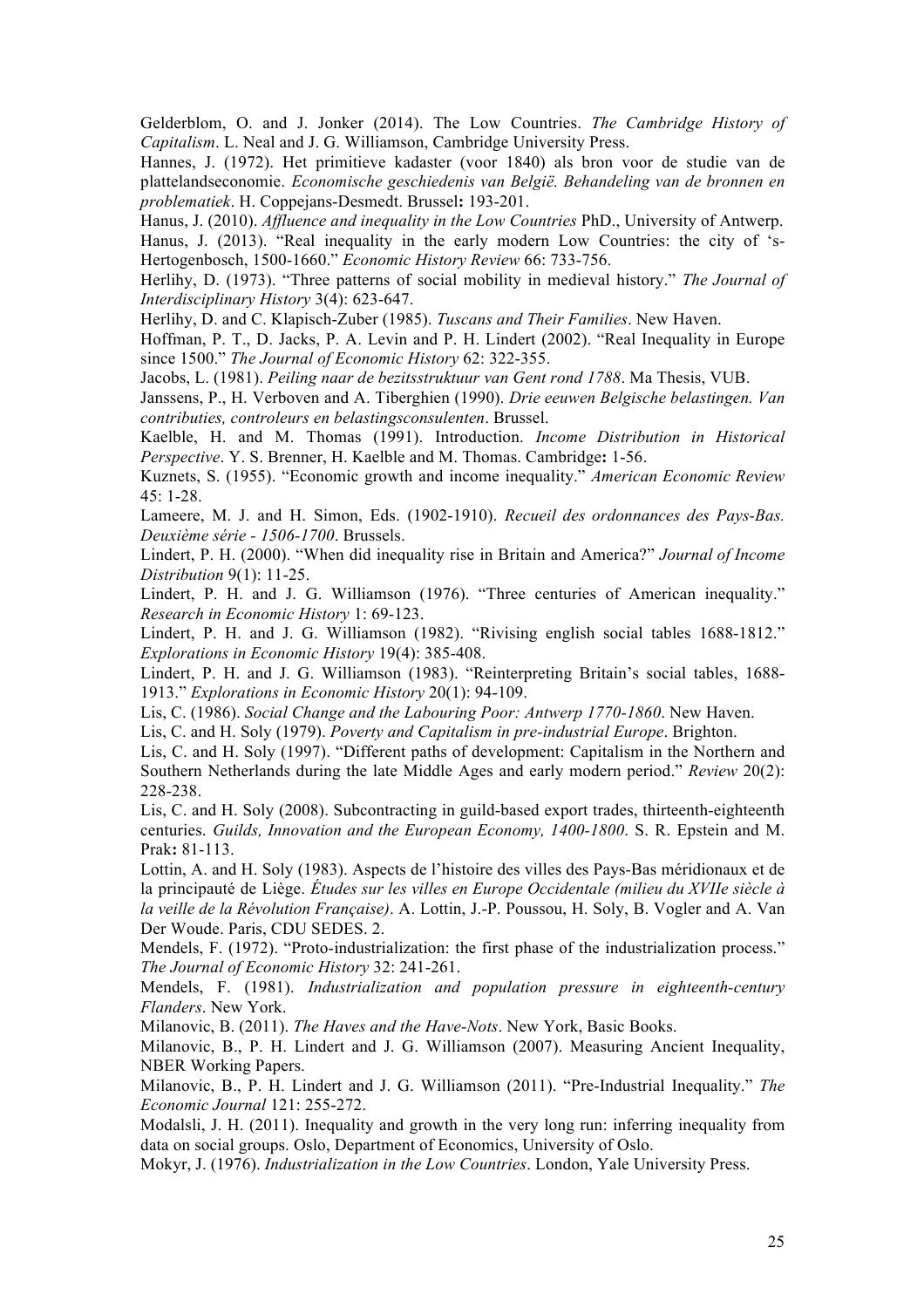Morrison, C. (2000). Historical Perspectives on Income Distribution: The Case of Europe. *Handbook of Income Distribution*. A. B. Atkinson and F. Bourguignon. Amsterdam, Elsevier Science**:** 217-260.

Moureaux, P. (1974). *La statistique industrielle dans les Pays-Bas autrichiens à l'époque de Marie-Thérèse: documents et cartes*. Brussels.

Mousnier, R. (1969). *Les hiérarchies sociales de 1450 à nos jours*. Paris, Presses Universitaires de France.

Murray, J. (2005). *Bruges: Cradle of Capitalism, 1280-1390*. Cambridge.

Piketty, T. (2013). *Le capital au XXIe siècle*. Paris, Seuil.

Piketty, T., G. Postel-Vinay and J.-L. Rosenthal (2006). "Wealth concentration in a developing economy: Paris and France, 1807-1994." *The American Economic Review* 96(1): 236-256.

Rowntree, S. (1910). *Land and labour: lessons from Belgium*. London, MacMillan.

Ryckbosch, W. (2010). "Vroegmoderne economische ontwikkeling en sociale repercussies in de Zuidelijke Nederlanden. Nijvel in de achttiende eeuw." *Tijdschrift voor Sociale en Economische Geschiedenis* 7(3): 26-55.

Ryckbosch, W. (2012). *A consumer revolution under strain? Consumption, wealth and status in eighteenth-century Aalst (Southern Netherlands)*. PhD PhD thesis, University of Antwerp & Ghent University.

Sabbe, E. (1945). *Histoire de l'industrie linière en Belgique*. Brussel.

Santiago-Caballero, C. (2011). "Income inequality in central Spain, 1690–1800." *Explorations in Economic History* 48(1): 83-96.

Soltow, L. (1968). "Long-run changes in British income inequality." *Economic History Review* 21: 17-29.

Soltow, L. (1981). "The distribution of wealth in Belgium in 1814-1815." *The Journal of European Economic History*.

Soltow, L. (1989). *Distribution of Wealth and Income in the United States in 1798*. Pittsburgh.

Soltow, L. and J. L. Van Zanden (1998). *Income and wealth inequality in the Netherlands, 16th-20th century* Amsterdam, Het Spinhuis.

Soly, H. (1988). Social aspects of structural changes in the urban industries of eighteenthcentury Brabant and Flanders. *The rise and decline of urban industries in Italy and in the Low Countries (Late Middle Ages-Early Modern Times)*. H. Van Der Wee. Leuven**:** 241-260.

Stiglitz, J. E. (2012). *The Price of Inequality*. London, Allen Lane.

Tilly, C. (1984). Demographic origins of the European proletariat. *Proletarianization and Family History*. D. Levine. Orlando**:** 1-85.

Van Bavel, B. (2010). *Manors and markets. Economy and society in the Low Countries, 500- 1600*. Oxford, Oxford University Press.

Van den Berg, W. J. and J. L. Van Zanden (1993). "Vier eeuwen welstandsongelijkheid in Alkmaar, ca. 1530-1930." *Tijdschrift voor Sociale Geschiedenis* 19: 193-216.

Van Der Wee, H. (1963). *The growth of the Antwerp market and the European economy (14th-16th centuries)*. The Hague, Martinus Nijhoff.

Van Der Wee, H. (1988). Industrial dynamics and the process of urbanization and deurbanization in the low countries from the late middle ages to the eighteenth century. A synthesis. *The rise and decline of urban industries in Italy and in the Low Countries (Late Middle Ages-Early Modern Times)*. H. Van Der Wee. Leuven**:** 307-381.

Van Der Wee, H. and P. D'haeseleer (1995). Ville et campagne dans l'industrie linière à Alost et dans ses environs (fin du moyen âge-temps modernes). *Peasants and townsmen in medieval Europe. Studia in honorem Adriaan Verhulst*. J. M. Duvosquel and E. Thoen. Gent, Belgisch centrum voor landelijke geschiedenis. 14**:** 753-767.

Van Uytven, R. (1958). "De sociale krisis der XVIe eeuw te Leuven." *Revue Belge de Philologie et d'Histoire* 36(2): 356-387.

Van Uytven, R. (1963). "La Flandre et le Brabant: 'Terres de promission' sous les ducs de Bourgogne?" *Revue du Nord* 43: 281-318.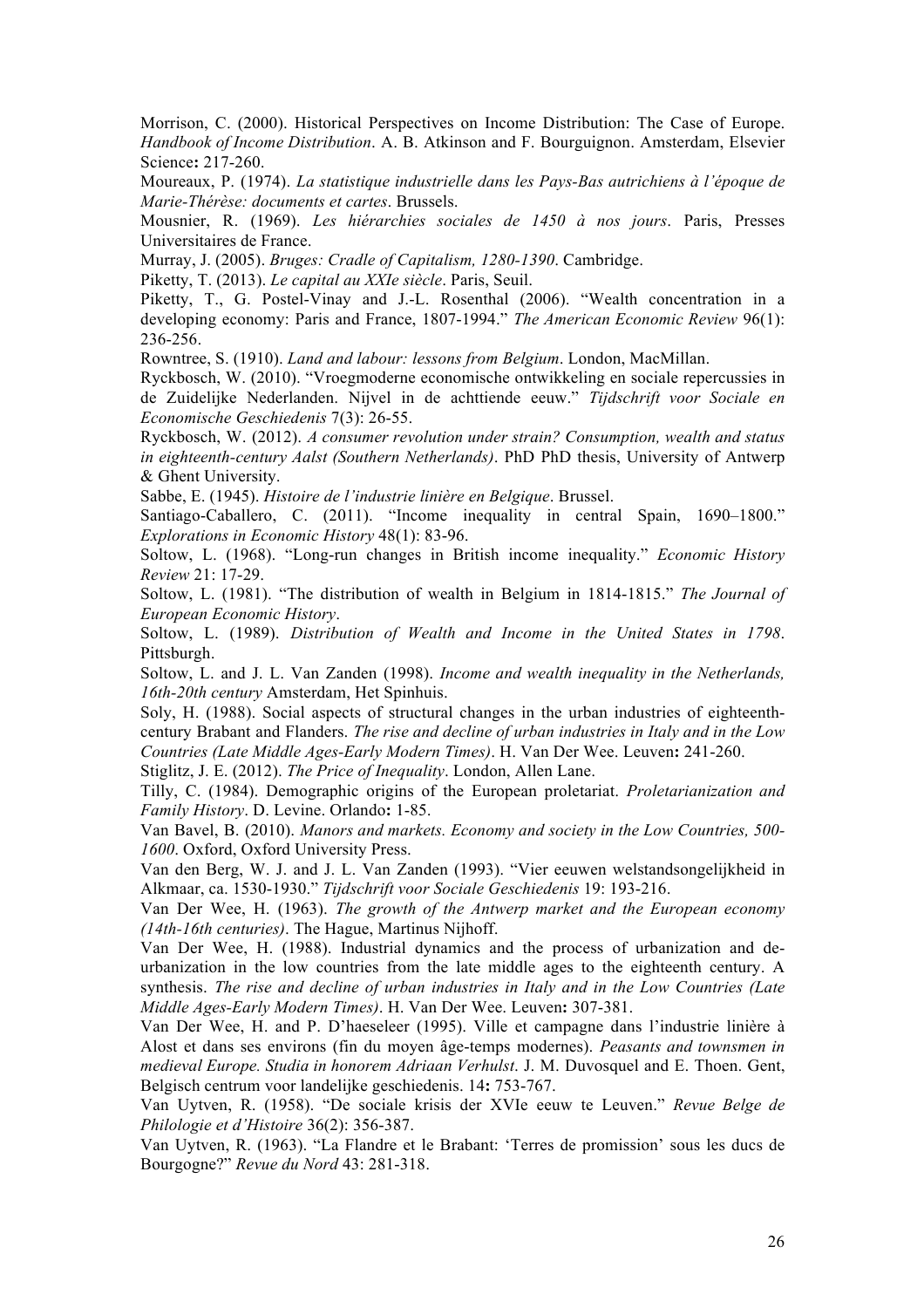Van Zanden, J. L. (1995). "Tracing the beginning of the Kuznets Curve: Western Europe during the early modern period." *Economic History Review* 48: 643-664.

Van Zanden, J. L., J. Baten, P. Foldvari and B. Van Leeuwen (2013). "The changing shape of global inequality 1820-2000; exploring a new dataset." *The Review of Income and Wealth*.

Vanaverbeke, L. (1969). *Peiling naar de bezitsstruktuur van de Gentse bevolking omstreeks 1738*. Brussel, Pro Civitate.

Vandervorst, G. (1977). *Peiling naar de bezitststructuur van Antwerpen rond 1789* Ma Thesis, VUB.

Vanhaute, E. (1999). Het debat dat er geen was. Sociale stratificatie in de geschiedschrijving. *Docendo discimus. Liber amicorum Romain Van Eenoo*. J. Art and L. François. Ghent**:** 229- 240.

Verhelst, J. (1982). *De documenten uit de ontstaansperiode van het modern kadaster en van de grondbelasting (1790-1835)*. Brussel, Algemeen Rijksarchief.

Weber, M. (1978). *Economy and Society*. London.

Wilkinson, R. G. and K. Pickett (2009). *The Spirit Level: Why More Equal Societies Almost Always Do Better*. London, Allen Lane.

Williamson, J. G. (1985). *Did British capitalism breed inequality?* Boston, Allen & Unwin.

Williamson, J. G. and P. H. Lindert (1980). *American inequality: a macroeconomic history*. New York.

Wrightson, K. (2002). *Earthly Necessities: Economic Lives in Early Modern Britain, 1470- 1750*. London, Penguin.

Wrightson, K. and D. Levine (1979). *Poverty and Piety in an English Village, Terling 1525- 1700*. New York.

Zuijderduijn, J. and T. De Moor (2012). "Spending, saving or investing? The asset management of sixteenth-century Holland households." *The Economic History Review*.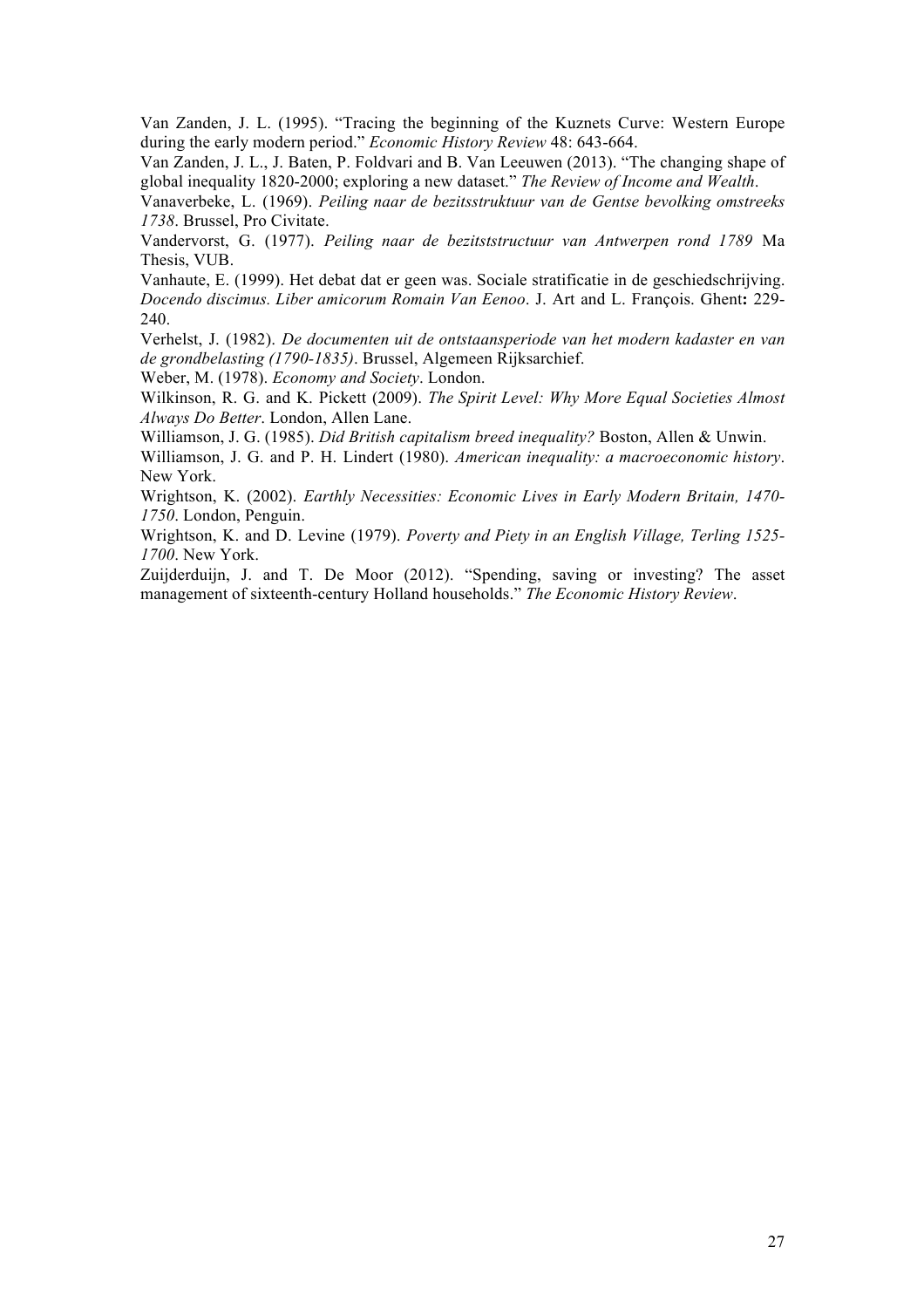# **Appendices**

# **Appendix A**

| Overview of fiscal sources used |                                                                  |  |  |
|---------------------------------|------------------------------------------------------------------|--|--|
| City<br>Year                    | Sources                                                          |  |  |
| Brugge (Flanders)               |                                                                  |  |  |
| 1382                            | A.R.A. (Royal Archives Brussels), Rekenkamer, n° 45699.          |  |  |
| 1583                            | Courtesy of H. Deneweth (Vrije Universiteit Brussel).            |  |  |
| 1667                            | Courtesy of H. Deneweth (Vrije Universiteit Brussel).            |  |  |
| 1860                            | P.-C. Popp, Atlas Cadastral Parcellaire de la Belgique. Ville de |  |  |
|                                 | Bruges, s.d.                                                     |  |  |
| 1890                            | Documents parlementaires, Chambre des représentants, session     |  |  |
|                                 | 1890-1891, n° 261, pp. 135-369.                                  |  |  |
|                                 | Courtesy of S. Vrielinck & LOKSTAT (Universiteit Gent).          |  |  |
| Gent (Flanders)                 |                                                                  |  |  |
| 1492                            | S.A.G. (Municipal Archives Gent), reeks 20, n° 15.               |  |  |
|                                 | Courtesy of M. Boone (Universiteit Gent).                        |  |  |
| 1672                            | S.A.G., reeks 153, n° 2.                                         |  |  |
| 1834                            | Hannes & Vanhaute 2007.                                          |  |  |
| 1890                            | Documents parlementaires, Chambre des représentants, session     |  |  |
|                                 | 1890-1891, n° 261, pp. 135-369.                                  |  |  |
|                                 | Courtesy of S. Vrielinck & LOKSTAT (Universiteit Gent).          |  |  |
|                                 |                                                                  |  |  |
| Aalst (Flanders)                |                                                                  |  |  |
| 1572                            | S.A.G., reeks 28, n° 1 (3).                                      |  |  |
| 1602                            | S.A.A. (Municipal Archives Aalst), Oud Archief, n° 265.          |  |  |
| 1672                            | S.A.A., Oud Archief, n° 264.                                     |  |  |
| 1705                            | S.A.A., Oud Archief, n° 269.                                     |  |  |
| 1742                            | S.A.A., Oud Archief, n° 273.                                     |  |  |
| 1791                            | S.A.A., Oud Archief, n° 277.                                     |  |  |
| 1834                            | W. Jacob, Grondgebruik, woningvoorraad en                        |  |  |
|                                 | eigendomsverhoudingen, Ma Thesis, Gent, 1970.                    |  |  |
| 1860                            | W. Jacob, Grondgebruik, woningvoorraad en                        |  |  |
|                                 | eigendomsverhoudingen, Ma Thesis, Gent, 1970.                    |  |  |
| 1890                            | Documents parlementaires, Chambre des représentants, session     |  |  |
|                                 | 1890-1891, n° 261, pp. 135-369.                                  |  |  |
|                                 | Courtesy of S. Vrielinck & LOKSTAT (Universiteit Gent).          |  |  |
| Kortrijk (Flanders)             |                                                                  |  |  |
| 1572                            | S.A.G., reeks 28, n° 34 (145).                                   |  |  |
| 1686                            | R.A.K. (State Archives Kortrijk), Oud Stadsarchief Kortrijk, n°  |  |  |
|                                 | 784.                                                             |  |  |
| 1761                            | R.A.K., Oud Stadsarchief Kortrijk, n° 342.                       |  |  |
| 1890                            | Documents parlementaires, Chambre des représentants, session     |  |  |
|                                 | 1890-1891, n° 261, pp. 135-369.                                  |  |  |
|                                 | Courtesy of S. Vrielinck & LOKSTAT (Universiteit Gent).          |  |  |
|                                 |                                                                  |  |  |
| Antwerp (Brabant)               |                                                                  |  |  |
| 1584                            | Stadsarchief Antwerpen, GA n° 4833; courtesy of Heidi            |  |  |
|                                 | Deneweth, Joeri Lersberghe, Marlene Gonzalez, based on Gil       |  |  |
|                                 | Degueldre, Kadastrale ligger Antwerpen (1584-1585), 2013.        |  |  |
| 1667                            | R. Baetens, De nazomer van Antwerpens Welvaart (1976) 271-       |  |  |
|                                 | 280. Courtesy of Laura van Aert.                                 |  |  |
| 1890                            | Documents parlementaires, Chambre des représentants, session     |  |  |
|                                 | 1890-1891, n° 261, pp. 135-369.                                  |  |  |
|                                 | Courtesy of S. Vrielinck & LOKSTAT (Universiteit Gent).          |  |  |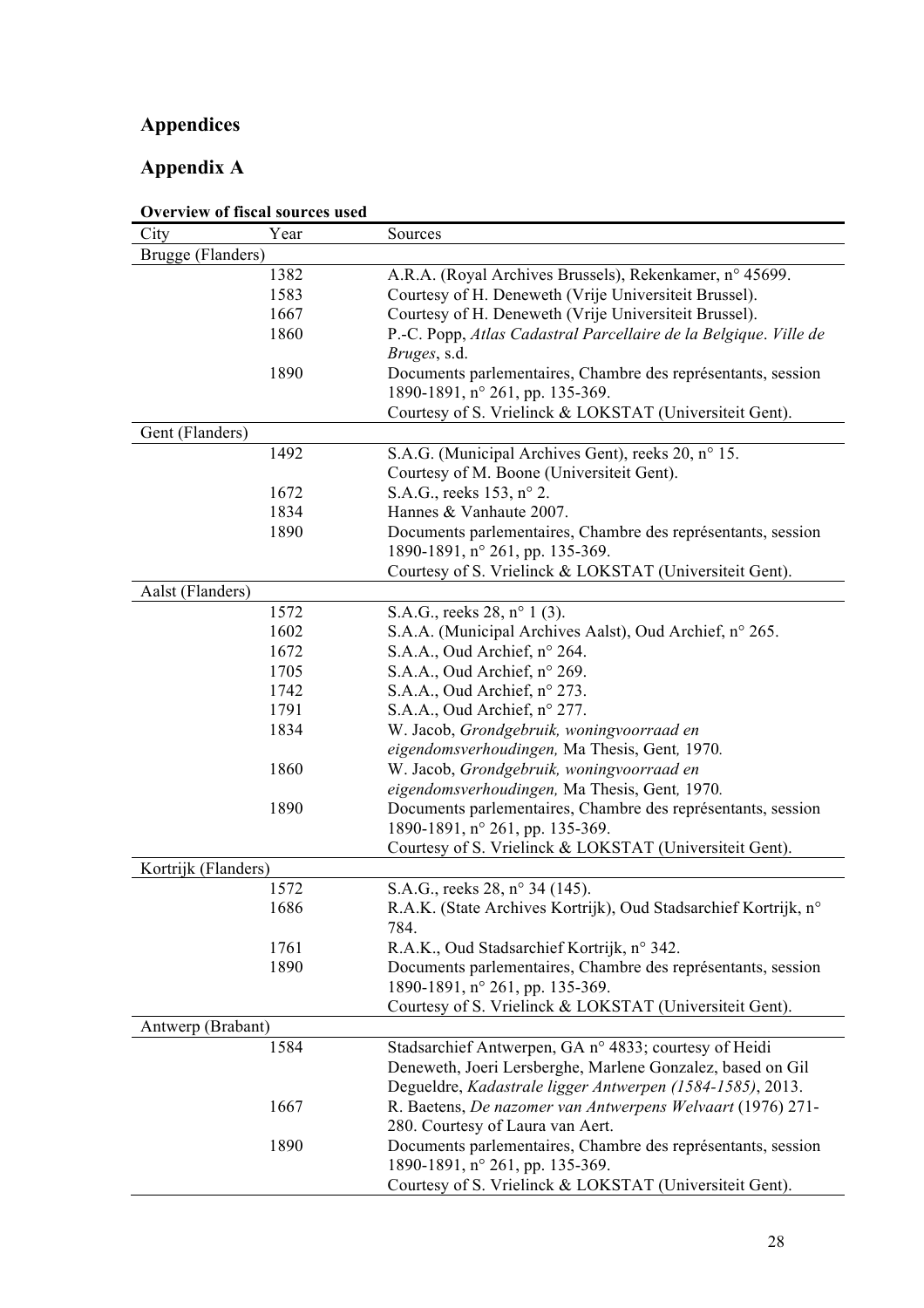| Mechelen (Brabant)         |                                                              |
|----------------------------|--------------------------------------------------------------|
| 1544                       | S.A.M. (Municipal Archives Mechelen), Oud Archief, serie K.  |
|                            | Impots Maisons, n° 1.                                        |
|                            | Courtesy of Jord Hanus.                                      |
| 1579                       | Idem, n° 3. Courtesy of Jord Hanus.                          |
| 1599                       | Idem, n° 4. Courtesy of Jord Hanus.                          |
| 1643                       | Idem, n° 6. Courtesy of Jord Hanus.                          |
| 1746                       | Idem, n° 14. Courtesy of Jord Hanus.                         |
| 1890                       | Documents parlementaires, Chambre des représentants, session |
|                            | 1890-1891, n° 261, pp. 135-369.                              |
|                            | Courtesy of S. Vrielinck & LOKSTAT (Universiteit Gent).      |
| s' Hertogenbosch (Brabant) |                                                              |
| 1506                       | J. Hanus 2010.                                               |
| 1547                       | J. Hanus 2010.                                               |
| 1636                       | J. Hanus 2010.                                               |
| 1656                       | J. Hanus 2010.                                               |
| Nivelles (Brabant)         |                                                              |
| 1525                       | V.N. (Municipal Archives Nijvel), n° 268.                    |
| 1667                       | $V.N., n^{\circ} 1382.$                                      |
| 1680                       | $V.N., n^{\circ} 1194.$                                      |
| 1800                       | V.N., n° 2224.                                               |
| 1890                       | Documents parlementaires, Chambre des représentants, session |
|                            | 1890-1891, n° 261, pp. 135-369.                              |
|                            | Courtesy of S. Vrielinck & LOKSTAT (Universiteit Gent).      |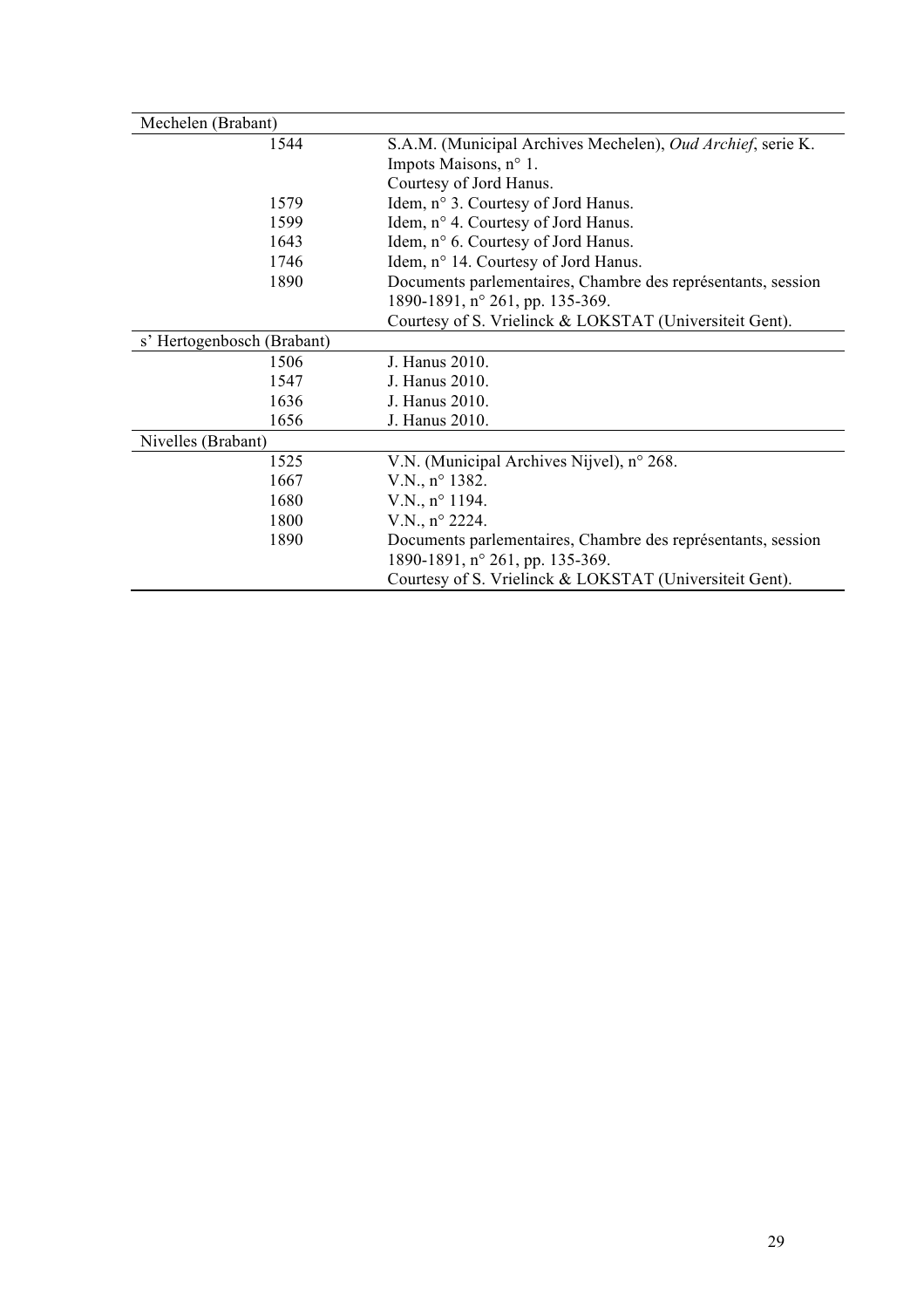# **Appendix B**

|          | Gent               | <b>Brugge</b>                          | Aalst | Kortrijk | Den<br>Bosch | Nijvel | Mechelen | Antwerp |
|----------|--------------------|----------------------------------------|-------|----------|--------------|--------|----------|---------|
| 1400     |                    | $,49$ <sup><math>\ddagger</math></sup> |       |          |              |        |          |         |
| $\cdots$ |                    |                                        |       |          |              |        |          |         |
| 1500     | $,49$ <sup>†</sup> |                                        |       |          | ,47          |        |          |         |
| 1525     |                    |                                        |       |          |              | ,35    |          |         |
| 1550     |                    |                                        |       |          | ,40          |        | ,44      |         |
| 1575     |                    | ,46                                    | ,39   | ,44      |              |        |          | ,49     |
| 1600     |                    |                                        |       |          |              |        | ,41      |         |
| 1625     |                    |                                        |       |          | ,47          |        |          |         |
| 1650     |                    |                                        |       |          | ,45          |        | ,41      |         |
| 1675     | ,47                | ,45                                    | ,49   | ,47      |              | ,45    |          | ,37     |
| 1700     |                    |                                        | ,49   |          |              |        |          |         |
| 1725     |                    |                                        |       |          |              |        |          |         |
| 1750     |                    |                                        | ,48   | ,47      | ,46          |        | 0,44     |         |
| 1775     |                    |                                        |       |          |              |        |          |         |
| 1800     |                    |                                        | ,51   |          |              | ,47    | 0,40     |         |
| 1825     | ,57                |                                        | ,51   |          |              |        |          |         |
| 1850     |                    | ,53                                    | ,52   |          |              |        |          |         |
| 1875     |                    |                                        |       |          |              |        |          |         |
| 1900     | ,59                | ,56                                    | ,53   | ,59      |              | ,45    | ,48      | ,46     |

### **Estimates of inequality, measured in Gini coefficients, based on the rental value of houses**

Note: For visual convenience, the precise dates are approximations.

† Data are only from one of the five parishes (Sint-Jacobsparochie).

‡ Data are only from one of the six town quarters (Sint-Jacobszestendeel). When comparing the Gini of only this quarter (0,45) with that of the whole town (0,46) in 1575, the difference is small, thus reinforcing the robustness of the earlier figure from 1400.

Sources: See Appendix A.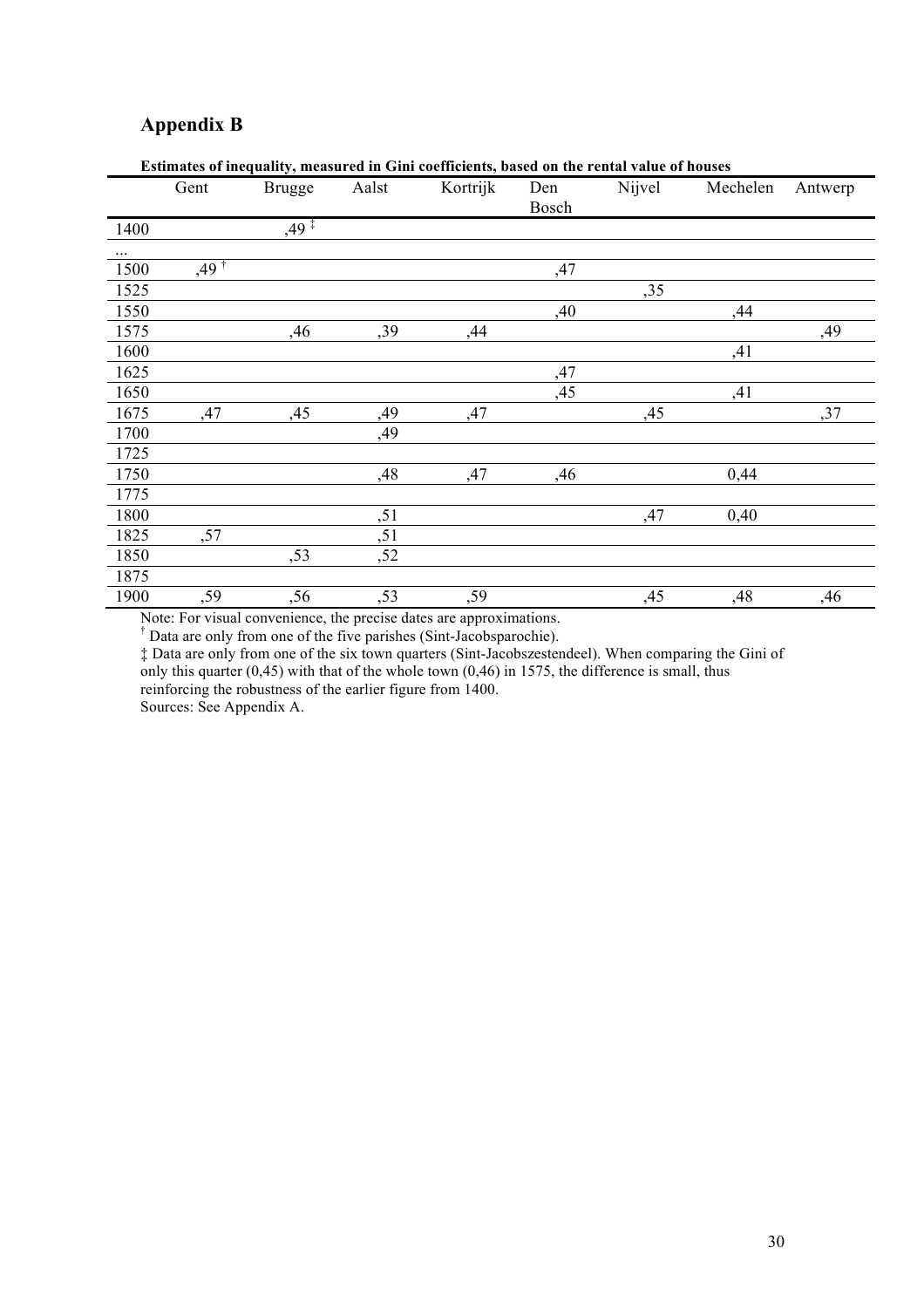# **Appendix C**

| Variable          | Mean                            | St. Dev.                      |
|-------------------|---------------------------------|-------------------------------|
| Gini              | 0.466                           | 0.062                         |
| Population size   | 31.543(x1,000)                  | 41.121(x1,000)                |
| Population change | $1.778$ ( $\Delta\%$ / 50 yrs.) | 5.192 ( $\Delta\%$ / 50 yrs.) |
| GDP/capita        | 1,954 (1990\$)                  | 676 (1990\$)                  |
| Real wage         | 7.578 (baskets)                 | $1.695$ (baskets)             |

## **Table C1. Means and standard deviations of the non-dummy variables in the regression analysis**

# **Table C2. Sources and notes on the non-dummy variables in the regression analysis**

| Variable          | Sources                                                                                                                                                                                                                                                                                                                                                                                                                                                                                                                                                                                                                                                                                                                                                                                                                                                                                                                                                                                                              |
|-------------------|----------------------------------------------------------------------------------------------------------------------------------------------------------------------------------------------------------------------------------------------------------------------------------------------------------------------------------------------------------------------------------------------------------------------------------------------------------------------------------------------------------------------------------------------------------------------------------------------------------------------------------------------------------------------------------------------------------------------------------------------------------------------------------------------------------------------------------------------------------------------------------------------------------------------------------------------------------------------------------------------------------------------|
| Gini              | See Appendix B. The Gini has been calculated from the<br>estimated housing value per household, using the sources<br>listed in Appendix A. Uninhabited houses, as well as<br>dwellings occupied by members of the regular clergy, have<br>been excluded from the analysis.                                                                                                                                                                                                                                                                                                                                                                                                                                                                                                                                                                                                                                                                                                                                           |
| Population size   | Unless stated otherwise, population estimates are derived<br>primarily from De Vries 1984, and if missing from Bairoch<br>et al. 1988. Complementary data have been collected from<br>Dambruyne 2001; Jaspers & Stevens 1985; Van Werveke<br>1984; Stabel 1995; Ryckbosch 2012; Faipoult 1802; Hanus<br>2013; Bruneel 1975; Jacquemin 1996; Blondé 1999;<br>Soltow & Van Zanden 1998.                                                                                                                                                                                                                                                                                                                                                                                                                                                                                                                                                                                                                                |
| Population change | Idem.                                                                                                                                                                                                                                                                                                                                                                                                                                                                                                                                                                                                                                                                                                                                                                                                                                                                                                                                                                                                                |
| GDP/capita        | Bolt, J. and J. L. van Zanden (2013). The First Update of<br>the Maddison Project; Re-Estimating Growth Before 1820.<br>Maddison Project Working Paper 4.                                                                                                                                                                                                                                                                                                                                                                                                                                                                                                                                                                                                                                                                                                                                                                                                                                                            |
| Real wage         | Robert C. Allen, Consumer price indices, nominal / real<br>wages and welfare ratios of building craftsmen and<br>labourers, 1260-1913. The real wages pertain to mason-<br>labourers, and are expressed in subsistence consumption<br>baskets. A preliminary analysis of the available wage and<br>price data for the towns of Aalst (Verlinden et al. 1959-<br>1973, v. 3, pp. 189-221), Gent (ibid., v. 2, p. 88; ibid., v. 3,<br>pp. 95-185), Antwerp (ibid., v. 3, pp. 350-357; ibid., p.<br>512), Bruges (ibid., v. 2, pp. 39-46), Deinze, and Kortrijk<br>(ibid., v. 2, pp. 139-143) indicates that on average the<br>difference in wage levels between the different towns is<br>matched by a similar difference in the price level of wheat.<br>There is thus no indication that real wages differed<br>consistently between towns of various sizes within the<br>same economic region (even though nominal prices and<br>wages tended to be considerably lower in the smaller than<br>in the larger towns). |